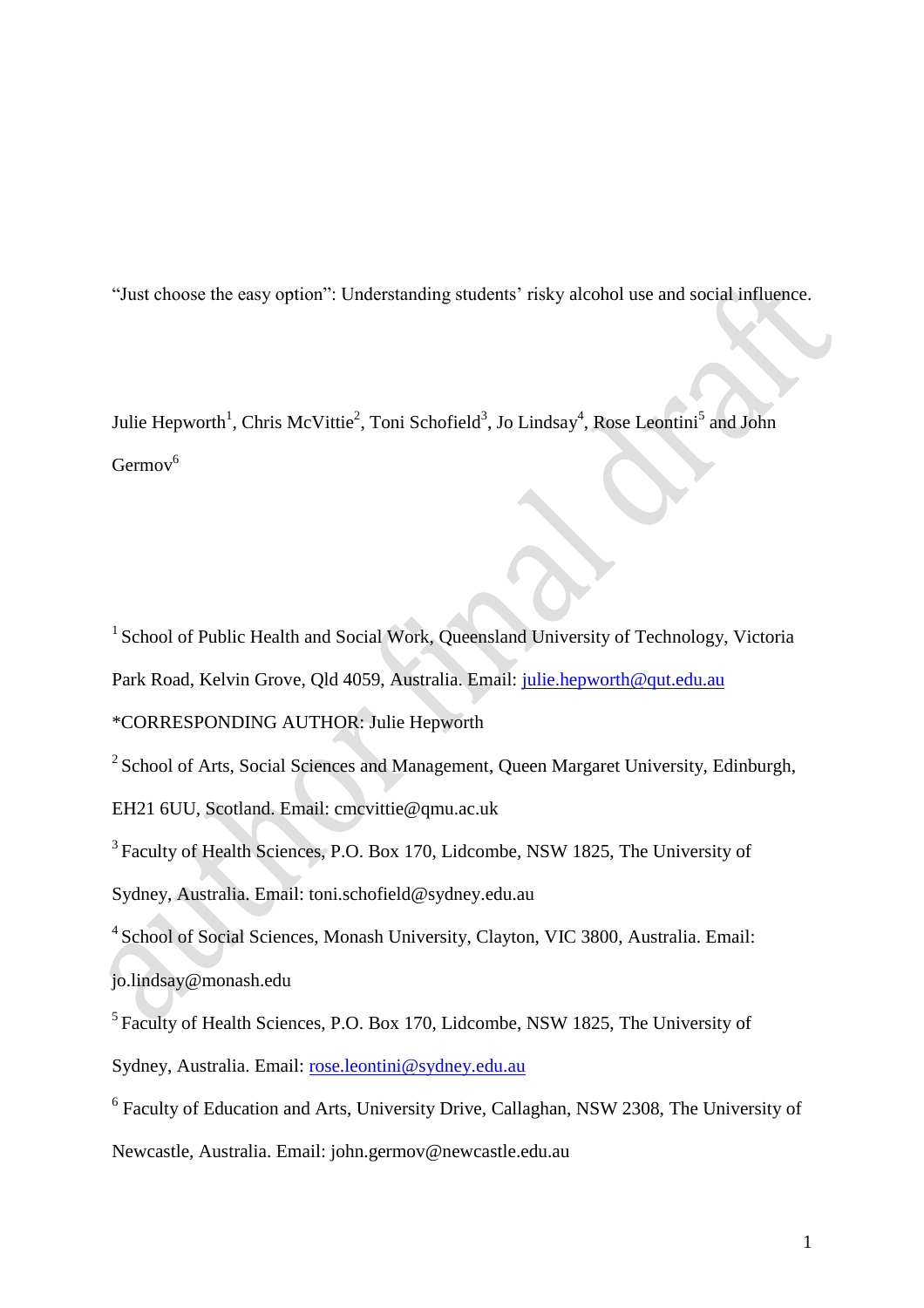## **Abstract**

Previous research into young people's drinking behaviour has studied how social practices influence their actions and how they negotiate drinking-related identities. Here, adopting the perspective of discursive psychology we examine how, for young people, social influences are bound up with issues of drinking and of identity. We conducted 19 focus groups with undergraduate students in Australia aged between 18 and 24 years. Thematic analysis of participants' accounts for why they drink or do not drink was used to identify passages of talk that referred to social influence, paying particular attention to terms such as 'pressure' and 'choice'. These passages were then analysed in fine-grained detail, using discourse analysis, to study how participants accounted for social influence. Participants treated their behaviour as accountable and produced three forms of account that: (1) minimised the choice available to them, (2) explained drinking as culture and (3) described resisting peer pressure. They also negotiated gendered social dynamics related to drinking. These forms of account allowed the participants to avoid individual responsibility for drinking or not drinking. These findings demonstrate that the effects of social influence on young people's drinking behaviour cannot be assumed, as social influence itself becomes negotiable within local contexts of talk about drinking.

# **Keywords**

Alcohol consumption; social influence; pressure; university students; qualitative research; discourse analysis.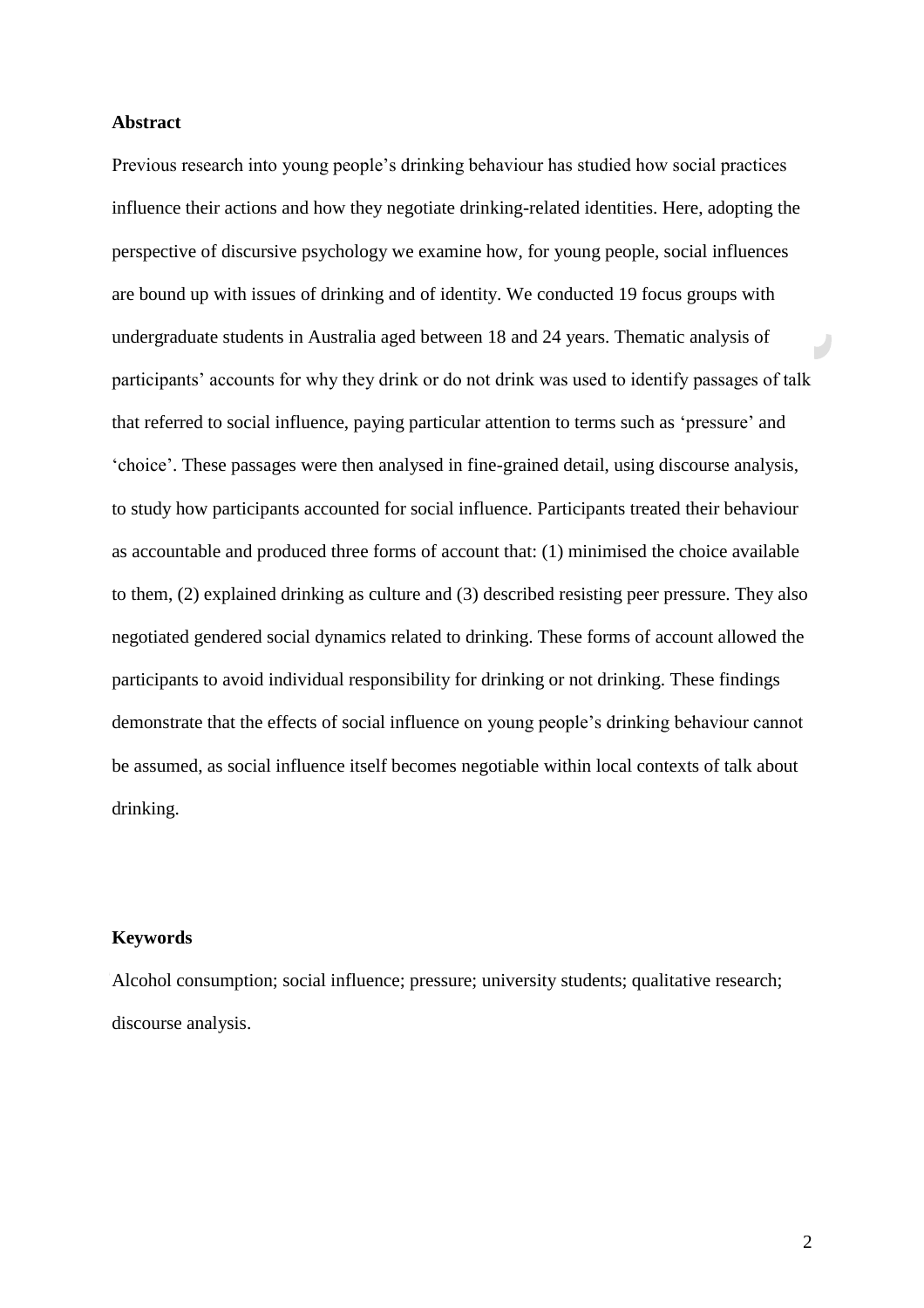### **Introduction**

Young people, alcohol and the 'culture of intoxication'

Since the 1990s the focus on the consumption of alcohol by young people has grown due to several changes in drinking culture. In Kevin Brain and Fiona Measham's highly influential research about young people's drinking in Britain, they argue that these shifts in culture reflected factors that included the availability of new products such as 'alcopops' and young people (both underage and legal drinkers) drinking more alcohol per drinking session [\(Brain](#page-28-0)  [2000\)](#page-28-0). Regular risk-related alcohol consumption and illicit drug use became what young people normally do [\(Measham 2002\)](#page-30-0). Furthermore, there is some evidence of the rise in 'binge drinking' over the use of other drugs [\(Measham](#page-30-1) 2004), and of this forming part of young people's construction of identity [\(Griffin](#page-29-0) et al. 2009) especially in marking the transition from childhood to adulthood (Beccaria and Sande 2003). While research into British youth drinking cultures indicates similarities between these and drinking cultures in other countries such as Australia, New Zealand, Sweden and Denmark, there are also important cultural differences. In Britain, for example the night-time economy is more developed, per capita consumption is higher, and British youths demonstrate a stronger commitment to extreme drinking than their Australian counterparts (Lindsay 2006; Griffin et al. 2009). For example, UK participants in Griffin et al (2009) research drink to forget or 'annihilate' themselves while Australian participants in Zajdow and MacLean's research (2014) aim to get 'tipsy'.

In addition to there being country-specific cultures of drinking, shifts in cultures of drinking are also highly gendered. Contemporary young women have more access to drinking venues than previous generations but in general, men continue to drink more than women, women and men have distinct drinking patterns and face different risks while out socialising (Lindsay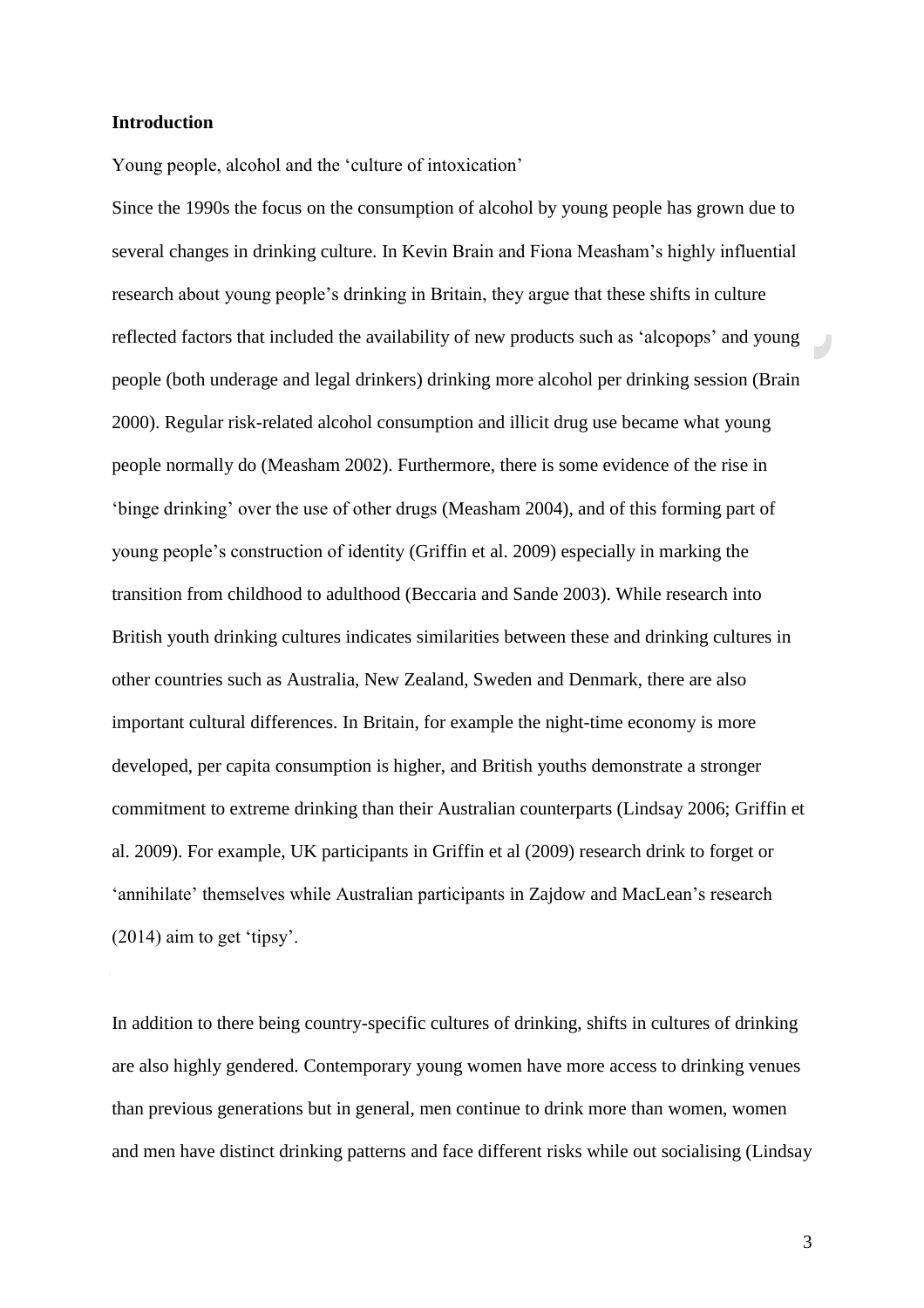2006; Lindsay 2012). Additionally, not drinking and/or resistance to cultures of alcohol consumption can present challenges for young people. Opposition to alcohol consumption has been demonstrated as being achieved through the process of adopting various other subject positions that draw on cultural, religious or health/sport norms (Nairn et al. 2006). Although, for young men, challenges to normalised alcohol consumption also involve enactment of hegemonic masculinity as illustrated in the work on young men's drinking (de Visser and Smith 2007), and non-drinking has more negative consequences for men than for women (Conroy and de Visser 2012).

The increase in the number of alcohol products over the last two decades, 'binge drinking' and expansion of the night-time economy have shaped and normalised what has become known as the 'culture of intoxication' (Measham and Brain, 2005, 262) whereby young people regularly develop altered states of consciousness for 'hedonistic reasons' (Measham and Brain, 2005, 277; [Szmigin et al. 2011\)](#page-32-0). This culture embraces both legal and illegal drugs and encompasses a broad range of young people [\(Measham and](#page-30-2) Brain 2005). However, the term 'binge drinking' has attracted criticism due to its simplicity and the negative connotations linked with excessive drinking that ignore young people's use of alcohol as 'having fun' and has been argued instead to be better termed 'calculated hedonism' (Szmigen et al. 2008). For clarity, in this paper we draw on the National Health and Medical Research Council *Australian Guidelines to Reduce Health Risks from Drinking Alcohol* (2009) which states that there is no 'safe' level of alcohol consumption, consuming no more than two standard drinks per day reduces risk of alcohol-related harm over a lifetime, and consuming no more than four standard drinks on any occasion reduces risk of alcohol-related injury resulting from that occasion. The term 'risk-related alcohol use' is used in this paper to indicate alcohol consumption that is likely to be in excess of four standard drinks. Where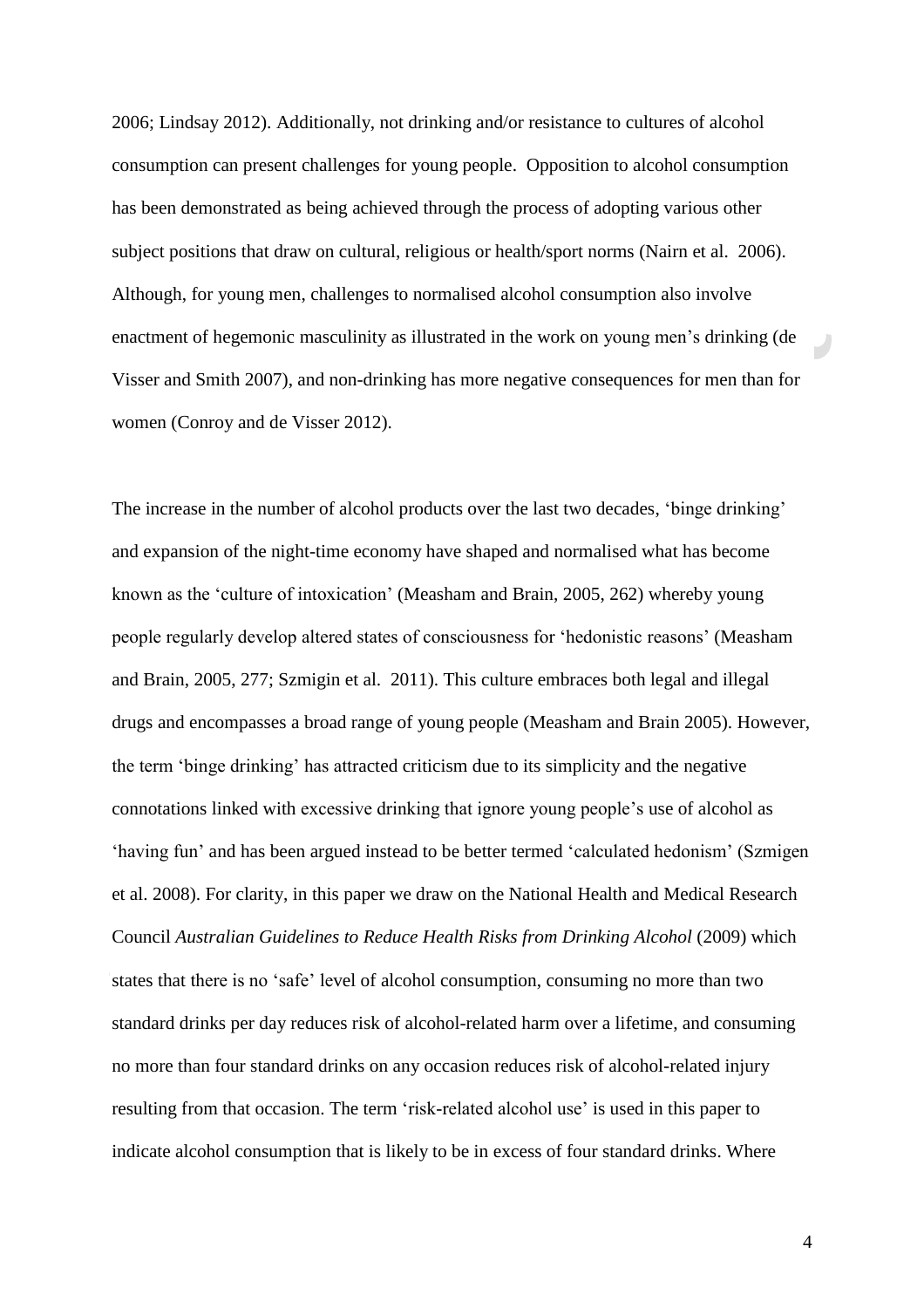authors have used other terms in their research, such as 'heavy' alcohol consumption, we retain their terms in the discussion of the literature.

### Young university students and alcohol use

Students have been a particular focus in alcohol research because they are most commonly young adults, widely engage in alcohol-related practices and typically do so with peers and away from direct supervision. In the United States and Canada, and increasingly in Europe [\(Wicki, Kuntsche](#page-32-1) and Gmel 2010), research on students and alcohol consumption is well developed, but in Australia it is underdeveloped. Research in New Zealand has indicated that risk factors for students' heavy drinking include living in a residential hall or shared house (Kypri [et al. 2009\)](#page-30-3). In such situations, characterised by a lack of parental controls, students are more likely to put social gains, especially those associated with heavy alcohol consumption, ahead of academic achievement [\(Osborn, Thombs](#page-31-0) and Olds 2007). Clearly, not all young people consume alcohol (see Nairn et al. 2006) or engage in risk-related alcohol (and/or drug) use. As Smith (2015) points out, many young people reportedly drink in moderation at social events/parties and are also intolerant of intoxicated peers.

One of the prevailing approaches used to describe the relationship between the socialising practices of university students who live away from home and their risk-related alcohol use is pressure to conform to social norms (see, for example, Perkins 2002; Hildebrand et al. 2013), and that peer norms of binge drinking made it not only easy to binge drink but getting drunk was seen as an advantage and a source of approval (French and Cooke 2012). Spanning more than 50 years, the explanation of pressure has been dominated by key psychological theories that conceptualised pressure as resulting from social influences that acted upon the individual (see Festinger 1957; Treynor 2009). Thus, studies of young people's motivations for binge

 $\overline{\phantom{a}}$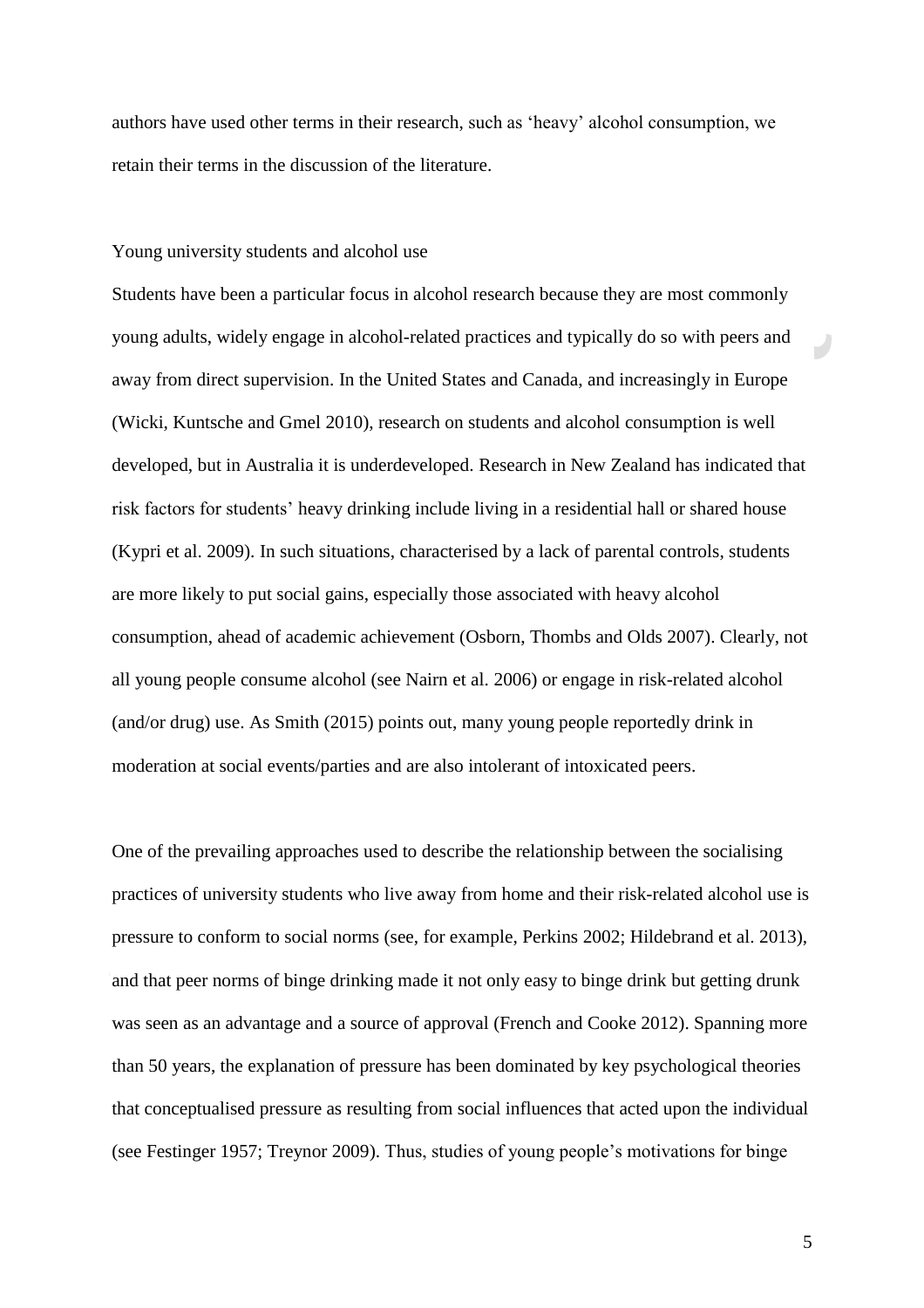drinking have examined the consequences of social norms and influences for drinking behaviours (Coleman and Cater 2005). However, much of this work has tended to treat individuals as passive recipients of social forces and has not captured how individuals themselves make sense of practices that are embedded within social and cultural contexts.

Over the past 10 years, therefore, studies have turned to the issue of how individuals negotiate the meanings that social practices have for them and the role of drinking within these. For example, in a study of young people's drinking in Denmark, Tutenges and Rod (2009) note that drinking stories provide a site for the negotiation of drinking-related actions. Instead of being treated as recollections of past episodes, such stories contribute to 'an ongoing and creative exploration of possible identities' (2009, 367). Thus, as well as demonstrating how young people reason about alcohol (Bogren 2006), discourse about drinking constructs identity possibilities both for young people who drink heavily (Johnson 2013) and for those who abstain from drinking (Nairn et al. 2006). The identities available in relation to drinking or not drinking are, however, by no means straightforward. Johnson (2013) draws attention to the ways in which enactments of identities by those who drink can be seen as performances by young people to their peers. In such instances, individuals who exaggerate the amount that they drink or who fake the effects of alcohol for them run the risk of being viewed by peers as inauthentic: although drinking might be the norm expected by peers, false claims of drinking will be criticised. Relatedly, Nairn et al. 2006 point to the identity problems that arise for young people who seek to socialise with peers without drinking alcohol. One way of attending to the problem of not fulfilling the expectation to drink is by seeking to negotiate different identities that render unlikely the consumption of alcohol, for example on grounds of participation in sport, or that preclude alcohol consumption on cultural or religious grounds. Alternatively, young people can rework

6

E.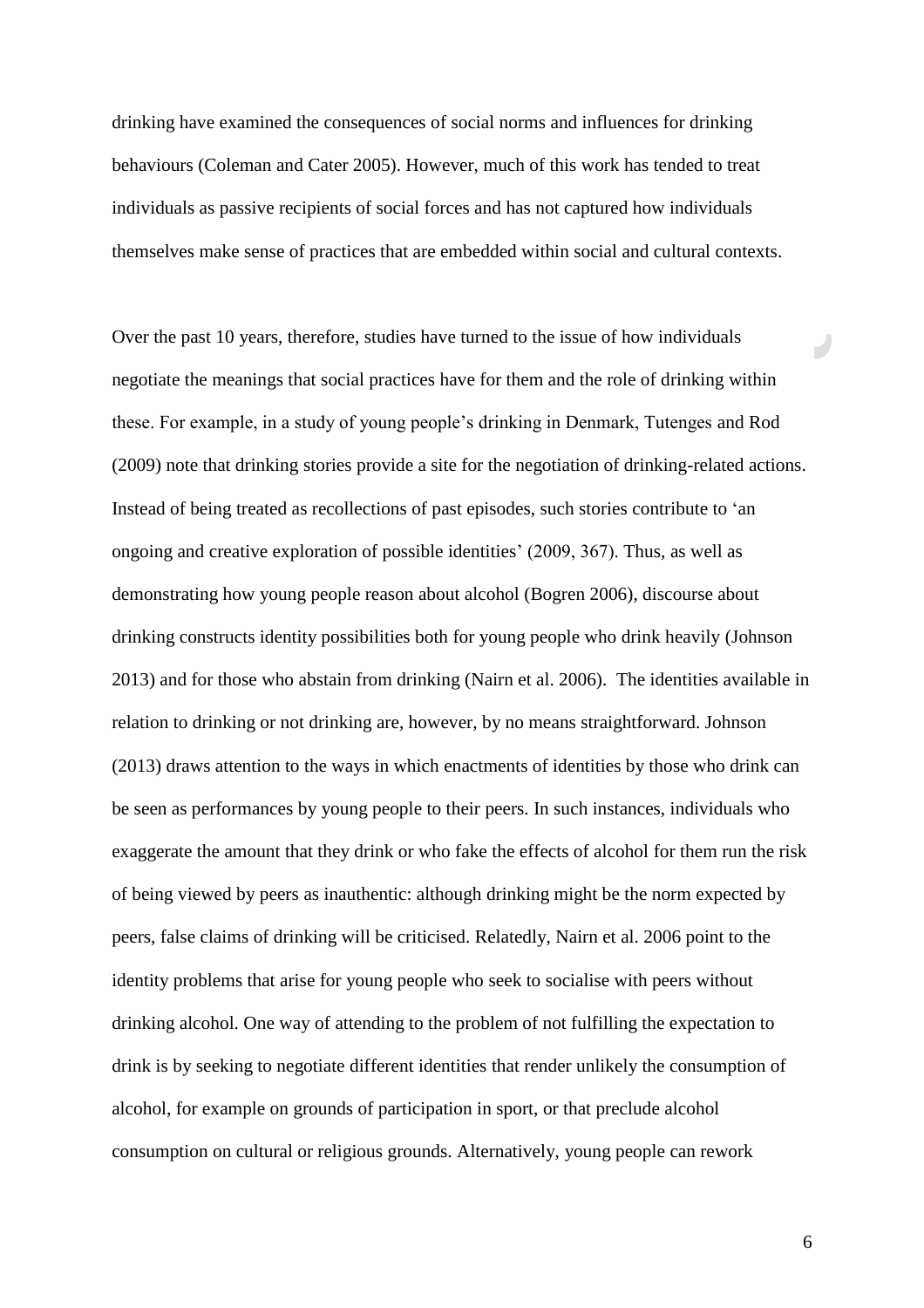drinking in negative terms or can simply 'pass', that is pretend to others that they are drinking when they are not actually doing so.

Such studies then demonstrate how, regardless of whether they consume alcohol, young people's constructions of identity become closely interwoven with an expectation that they will drink. To date, rather less attention has been given to a different but related issue, namely how young people make sense of the impact of social influences on themselves and their actions. It is this topic that provides the focus of this study. In order to examine how social influences are bound up with issues of drinking and of identity we draw upon the perspective of discursive psychology (Wiggins and Potter 2013). From this perspective, identity is understood to be something that people *do* and not something that people *have*: identities are matters that individuals continually negotiate through language in the situated social interactions that they have with others. At the same time, identities are viewed as having an action-orientation, that is that people claim, resist or rework particular forms of identity in seeking to accomplishing specific outcomes, such as justifying their own actions, refuting accountability or criticising others (McKinlay and McVittie 2011). Thus, for example a person who claims not to drink for personal or religious reasons can be understood as justifying non-drinking behaviours while potentially criticising those who simply follow expected patterns of behaviour. Alternatively someone who describes himself or herself to peers as drinking (whether moderately or excessively) might in so doing avoid responsibility for breaching an expected form of drinking behaviour. There are, however, no criteria for assessing whether or not the descriptions that people give accurately reflect their behaviours or predispositions to drink or not to drink. Within a discursive approach, then, all such descriptions of the self and others and of certain forms of behaviour fall to be understood not

7

 $\overline{\phantom{a}}$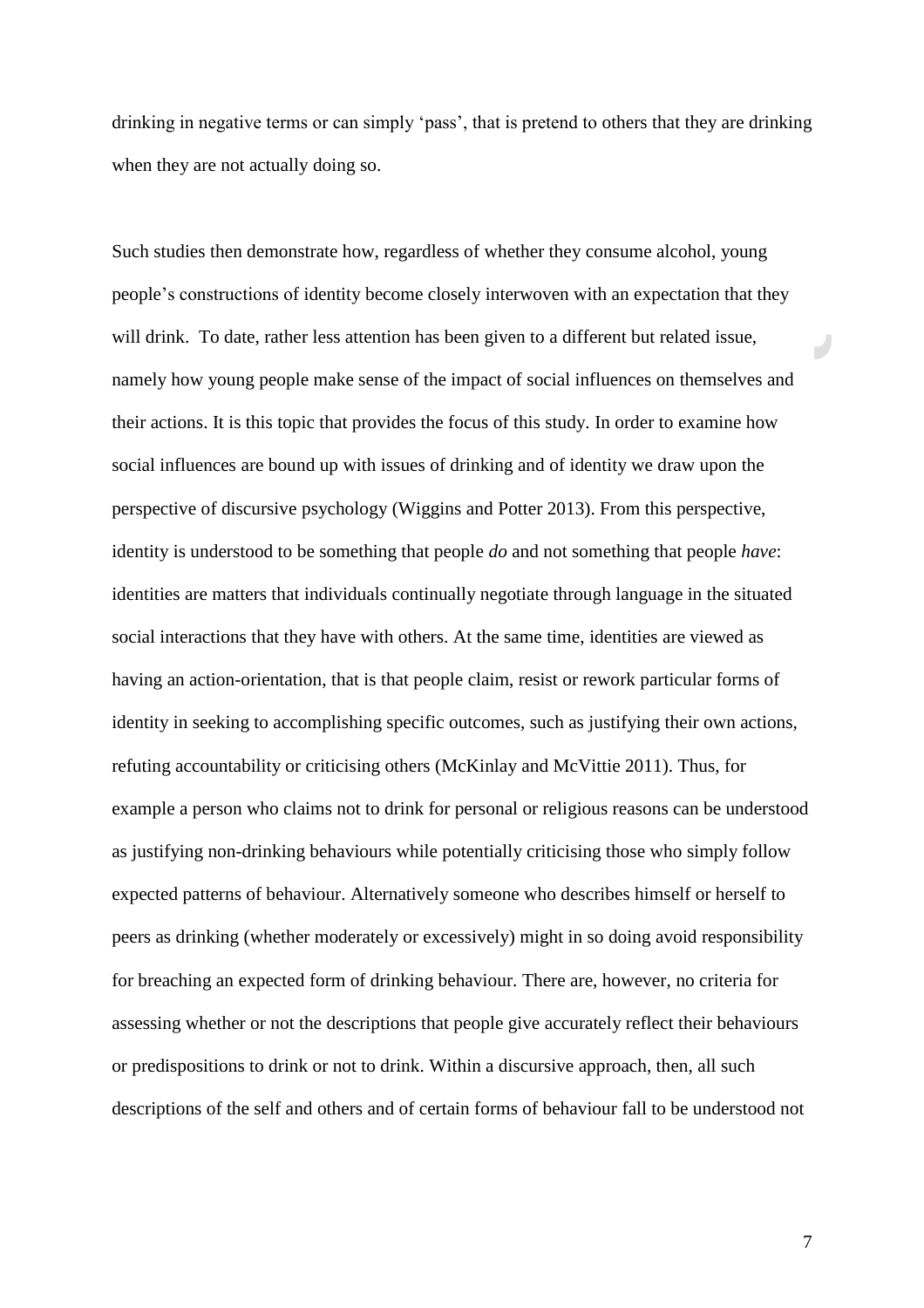as simply reflecting attributes of the individual but instead as constructing versions of identity in relation to drinking or not drinking.

Here in order to investigate these versions of identity we examine the accounts within young people's descriptions of the social factors that come to influence their behaviours. In particular, we consider how students describe social influences upon their drinking behaviours and the actions that they accomplish through these descriptions, whether in justifying their own behaviours or in reworking or criticising the actions of others. We thereby examine the main research question: How do young undergraduate students construct alcohol use within the contexts of college and/or university life? We specifically draw on the notion of social pressure to drink at risk-related levels, as identified by students, (or the absence of such pressure) and the effects of these discursive constructions in accounting for their drinking (or non-drinking) practices.

### **Methodology**

The study reported here is part of a larger project that examined students' alcohol use in Australia. The project involved two samples of university undergraduate students: those who lived in residential colleges affiliated with a university and those who lived in types of accommodation other than colleges while attending university – the samples are referred to throughout this paper as 'college students' and 'non-college students'. Three university ethics committees granted ethical clearance for the project.

### Research design

This study used a qualitative research design based on focus group methodology [\(Krueger](#page-30-4)  and [Casey 2009\)](#page-30-4) to gather data that were generated by group discussion and semi-structured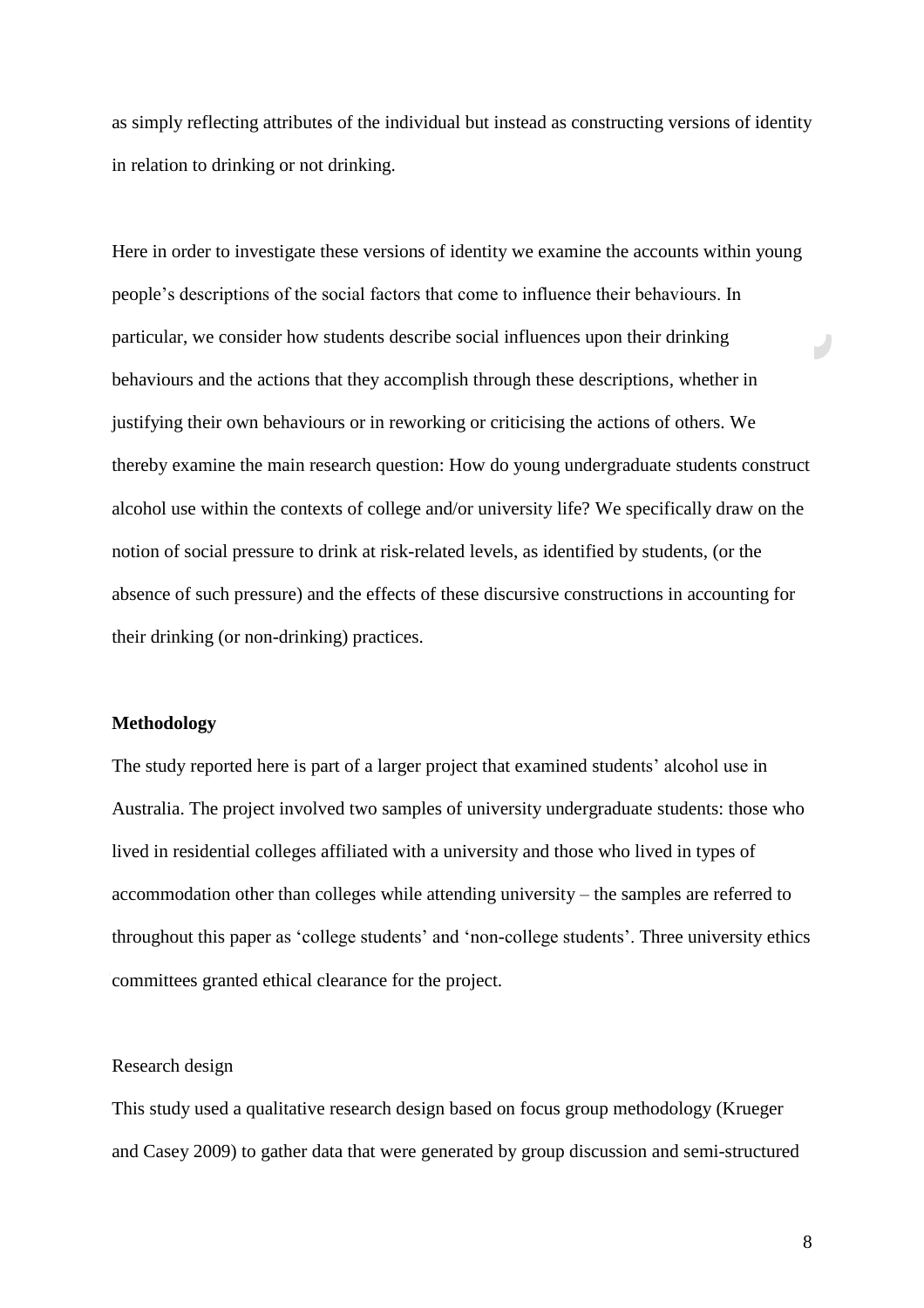interviews. In the original design the intention had been to just use focus groups but the design was adapted to incorporate some semi-structured interviews when only one participant was available. We conducted a total of 19 focus groups in 2011 with 70 participants. Of these, the focus groups comprised 13 mixed-sex, 4 all female, and 2 all male. The six focus groups that were single sex were due to those group discussions that were held at single sex residential colleges. There were between one and five participants in each group and defined as small focus groups. In the two instances where only one participant attended the focus group discussion we conducted those as semi-structured interviews.

## Participants

Based on a stratified purposeful sampling approach (Patton 2002) already used in the larger project in an online survey, recruitment was initially via an online survey, where respondents were invited to leave their preferred contact details if they were willing to participate in further research. The participants were mostly first year undergraduate university students, aged between 18 and 24 years and enrolled at one of the three major universities in two States in Australia: New South Wales and Victoria. The research team member who led the survey provided the contact details of students who were willing to participate to the researcher leading the focus groups and the students were contacted via email or phone. Additionally, we also used electronic and verbal announcements made by course coordinators and college principals and flyers posted around the colleges and universities that invited students to participate. An incentive to win a shopping voucher valued at AUD\$50 for participation in a focus group was offered to all participants at each focus group, and non-alcoholic beverages and food were provided at each focus group. The focus groups were held in college and university meeting rooms.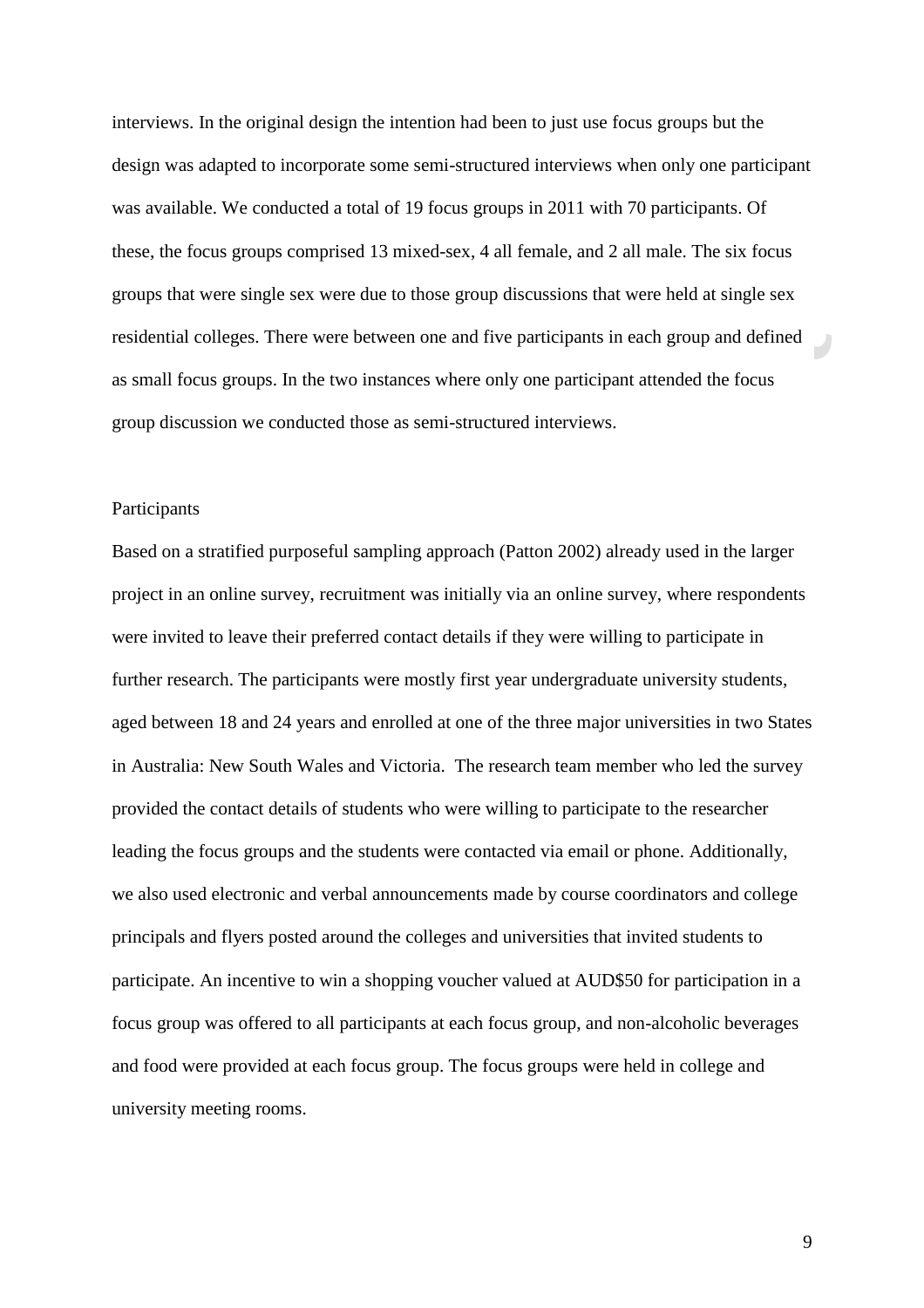The focus group researcher (J.H.) facilitated all the focus groups and collected the data. A research assistant was also present and recorded field-notes that were later referred to as an additional source of data and cross-referenced with transcript data during the initial identification of key themes. At the beginning of each focus group participants were offered another opportunity to read the information and ask questions about the study before they signed a consent form. The discussions were guided by a series of five questions with prompts. The question areas were designed so far as possible to allow participants to raise and discuss issues of most relevance to them relating to student drinking and included the following:

Focus group interview schedule

- 1. Would you tell me about consuming alcohol? Prompts: what do you drink, how often?
- 2. Where do you mostly consume alcohol? Prompts: How are parties arranged/begin?
- 3. Why do you consume alcohol? Prompts: Do you have a pre-set drinking limit?
- 4. What steps do you take (or not) to keep yourself safe when drinking alcohol? Prompts: have you found what you do is effective? If not, why?
- 5. What suggestions do you have (if any) for improving the safety of yourself and friends when drinking alcohol? Prompts: How would that work in practice?

The facilitator took time at the beginning of the discussion to develop a sense of rapport and trust with the group. For example, the facilitator introduced herself, as did the research assistant, asked the participants to introduce themselves, encouraged a conversational style of interaction, made several assurances about confidentiality and anonymity and provided guidance on how to include information about risk-related alcohol use without compromising their own or other people's safety or confidentiality. The care taken at the beginning of each

10

 $\overline{\phantom{a}}$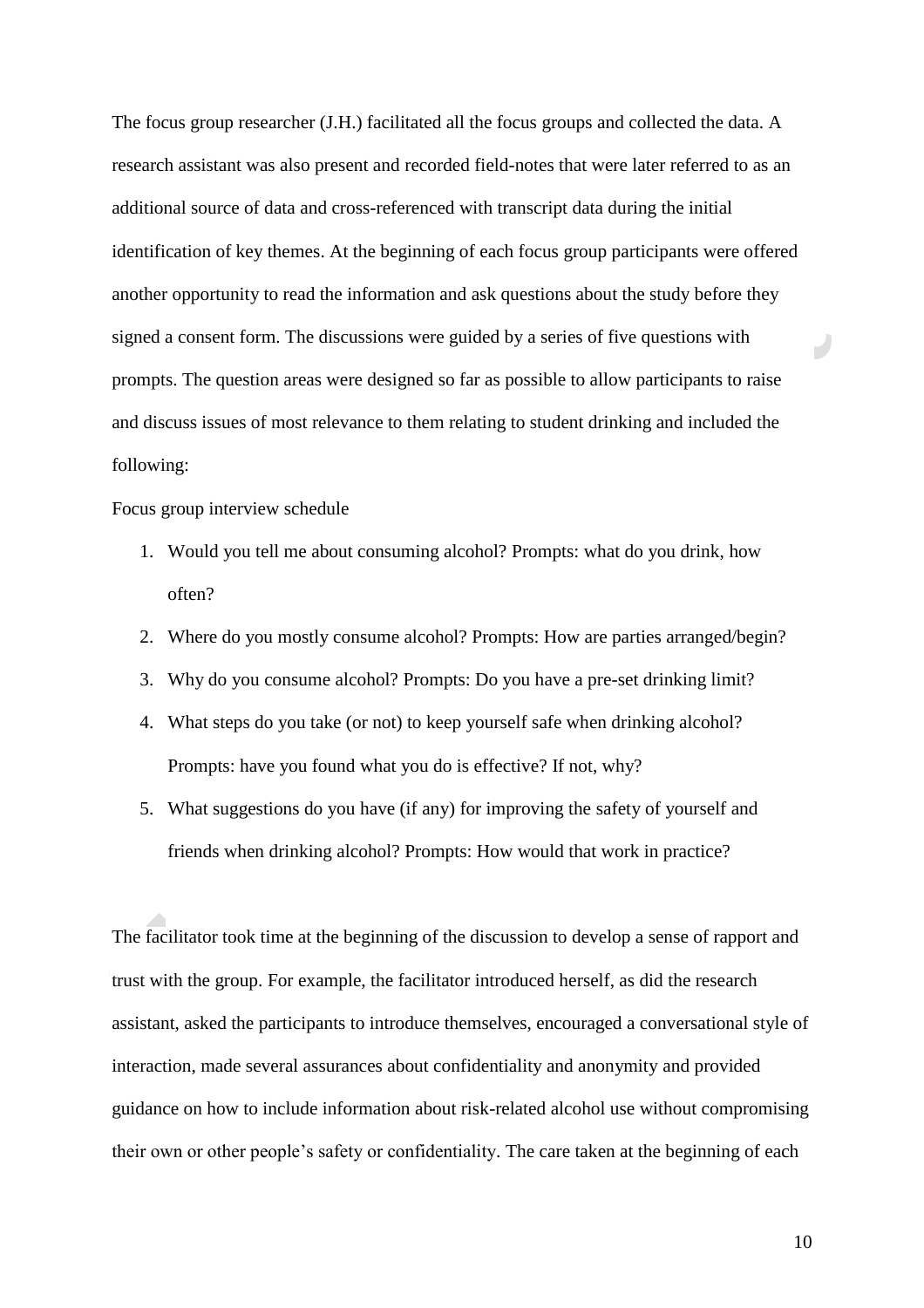focus group, as far as it is possible to ascertain, resulted in accounts of actual alcohol related events. However, given there had been a broader climate of criticism about young people and alcohol use, and particular media reports of alcohol-related behaviour of students living in university colleges, the participants were initially quite reticent to talk about alcohol use alcohol-related risk and/or incidents because of it being potentially punishable. At several points the facilitator also reinforced the confidentiality of the content of the discussion, and as time progressed the discussions flowed a lot more freely with all participants making contributions. Participants typically reported alcohol consumption constituting approximately six or more standard drinks on any single occasion as a practice that they either engaged in themselves or were affected by through others' drinking. The focus groups were audiorecorded, lasted between 45 and 60 minutes, and the data were fully transcribed.

## Analysis

As discursive researchers have previously noted, focus group discussions are not sites of everyday naturally occurring discourse. Instead, discussions of this sort are marked by what Puchta and Potter (2004) term the 'interactional choreography' of researcher and participants. One feature of such discussions is that they are conducted in researcher-led settings, resulting in the data reflecting, at least in part, researchers' rather than participants' concerns. In consequence, the stakes for participants can be lower than would be found elsewhere (Stokoe 2010). For these reasons, various writers (e.g. Edwards 2003; Stokoe 2010; Stokoe and Edwards 2007) have argued in favour of analysing naturally occurring talk instead of that produced through such methods. Here, by contrast, we treat focus group discussions as sites of social practice where discourse is occasioned within a specific form of social interaction, in line with the perspective advocated by Talmy (2011). Moreover, as Condor and colleagues (Condor et al. 2006) have pointed out, such interactions provide contexts within which all of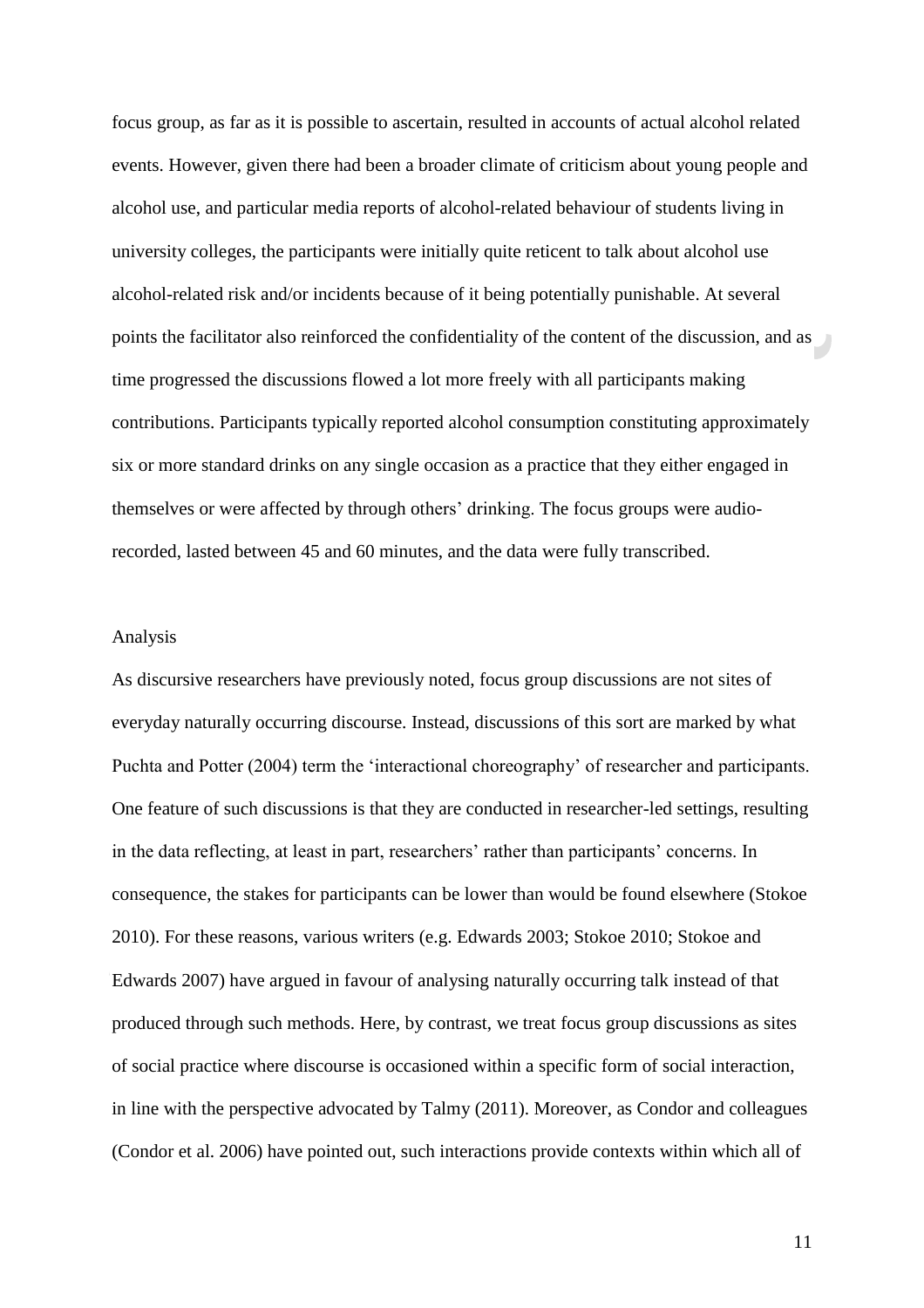those who are co-present negotiate issues of relevance to them. In this respect, for the present study, discussions with peers provide an especially relevant context within which to examine how the participants jointly negotiate their understandings of drinking or non-drinking and how they account for their actions and the potential impact of social influence on these.

The lead focus group researcher (J.H.) read the transcripts multiple times and reviewed all field-notes. Consistent with the aim of the present study, the data set was coded for all passages in which the participants referred to potential social influences upon their behaviours. This process was conducted inclusively with all passages of potential relevance being selected out for further consideration. The research team then initially analysed all such passages using thematic analysis (Pope, Ziebland and Mays 2000) to identify the main topics of pressure on students to drink alcohol. After repeated readings, three main themes and subthemes related to pressure were identified (see Table 1). This process of thematic analysis allowed identification of the main themes within the data that were relevant for the participants themselves, paying particular attention to participants' references to 'pressure', 'choice', and similar terms. Following identification of the main themes, attention turned from the content of the talk to how participants managed their talk: from what they talked about to how they talked about the relevant topics. Six extracts from four focus groups were subjected to fine-grained analysis, in accordance with recognized principles of discursive psychology (Edwards and Potter 2005; McKinlay and McVittie 2008; Wiggins and Potter 2013). Using this framework, discourse is treated as a topic in its own right and not as a means of uncovering what people *really* think or believe about what they are describing. The focus accordingly lies on the linguistic forms and the action orientations of the discourse that people use, and thereby on understanding what individuals are doing when they provide

12

E.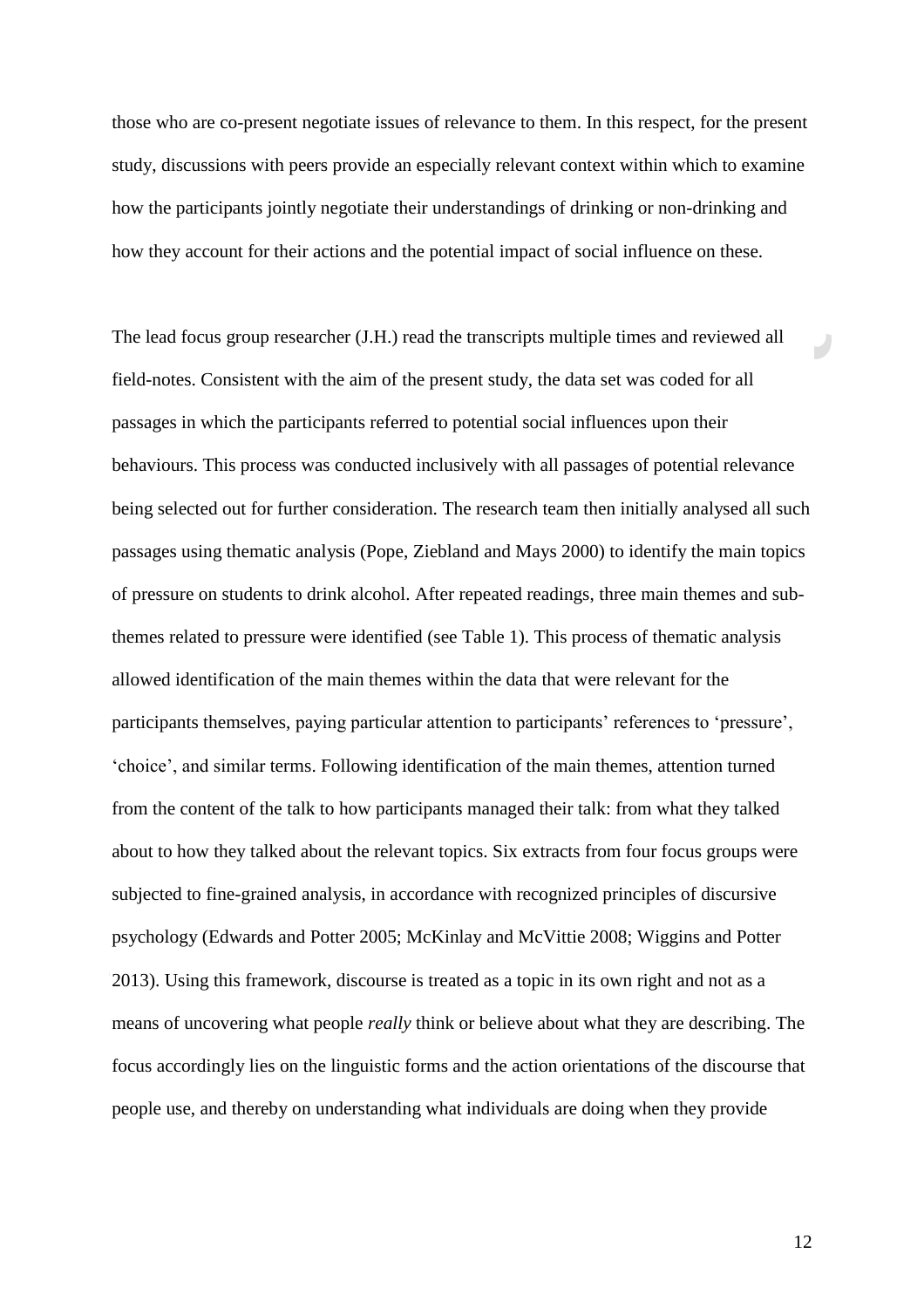particular descriptions of people, actions, or events.

In the present case we used this approach to examine the ways in which pressure to or not to drink at risk-related levels was constructed by young undergraduate students within the contexts of college and/or university life. Analysis focused on examining how participants described their own and others' behaviour and the university and/or college contexts in which their drinking or non-drinking took place. Particular attention was given to how participants' descriptions functioned to account for their actions and to resist blame for what might be considered risk-related drinking or to attribute responsibility elsewhere.

Several members of the project team, including those with specific expertise in discourse analysis, conducted the first comprehensive discourse analysis that was then circulated to the remaining team members for further critical examination. Team members discussed what constituted shared, similar interpretations of the talk and any differences in the team's analyses were discussed until a consensus was reached. Final analysis led to the identification of three forms of talk about pressure that functioned in different ways to account for the participants' actions. The extracts presented below come from discussions within four of the focus groups and exemplify the forms of talk and discursive accounting found across the data set. The focus group participants are referred to using pseudonyms.

### **Alcohol consumption in the context of social pressure**

The thematic analysis of all focus groups resulted in the identification of a key area of talk about pressure in how students made sense of risk-related alcohol use. Pressure was constituted by three main themes: (1) Minimising choice; (2) Explaining drinking as culture; and (3) Resisting peer pressure together with related sub-themes.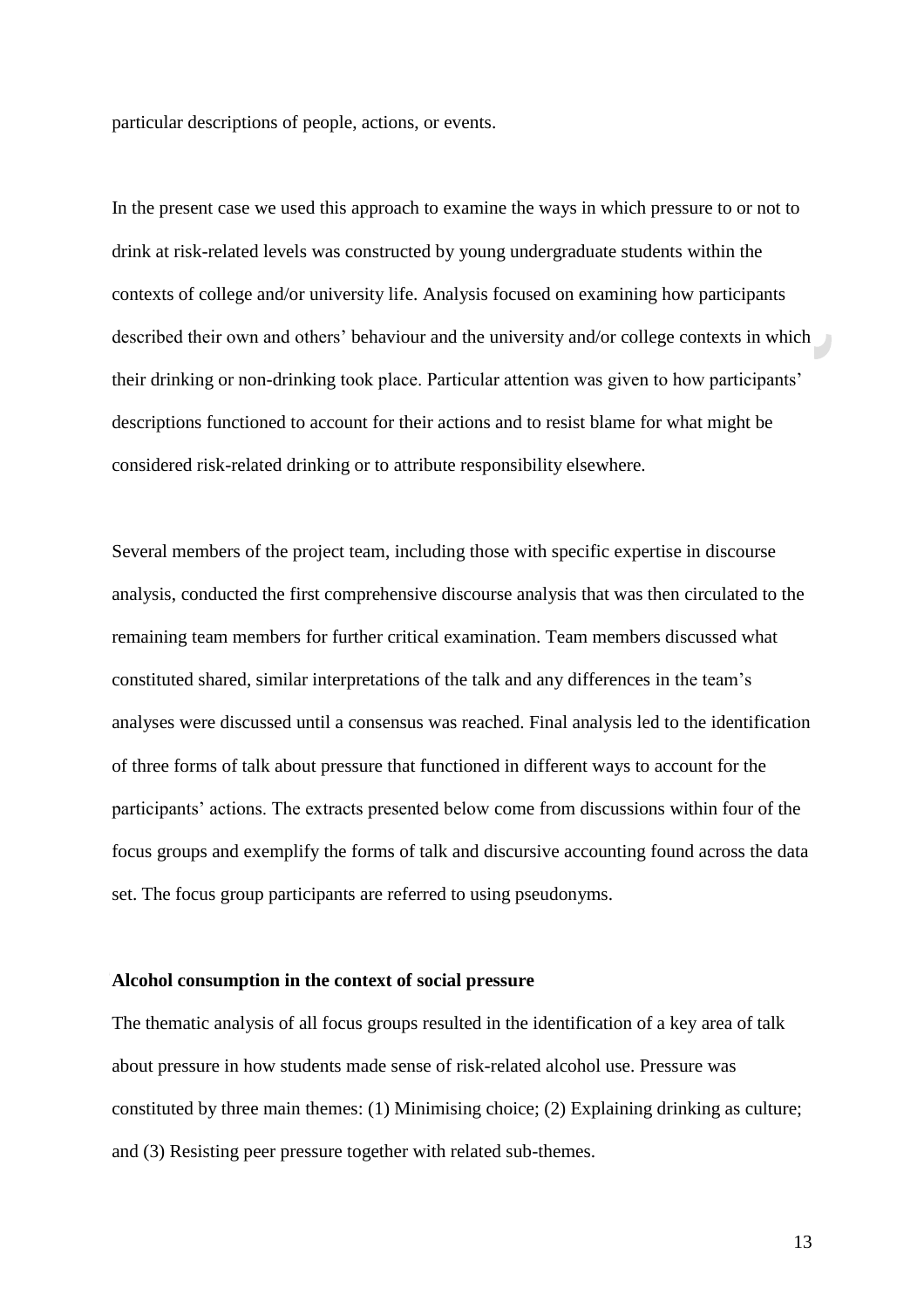# INSERT TABLE 1 ABOUT HERE

The discourse analysis demonstrated how throughout their discussions organised around these three themes the participants displayed a sensitivity to describing their own drinking behaviours as choices and treated the matter as one for which they might be held accountable. Thus, in the extracts below, we can in many cases see the participants adopting a defensive orientation in discussing their own drinking behaviours. One way of dealing with potential accountability was for the participants to work up claims that, unlike others, they routinely resisted pressure to drink, as seen below. First, however, we consider two other ways in which participants sought to address accountability, namely by mitigating their own individual agency in relation to drinking. We begin by examining how they sought to minimize the extent of choice open to them, and thereafter consider how the participants explained drinking as something not of their own individual making but, rather, the outcome of 'culture'.

# Minimising choice

A first way by which students addressed possible culpability for heavy drinking was to minimise the amount of choice they had in deciding whether or not to drink, as we see in Extract 1.

Extract 1 (Focus Group 2: All female participants; college students)

|      | Do you consume alcohol?                                  |
|------|----------------------------------------------------------|
| Amy: | I think at college we are given like a choice, like most |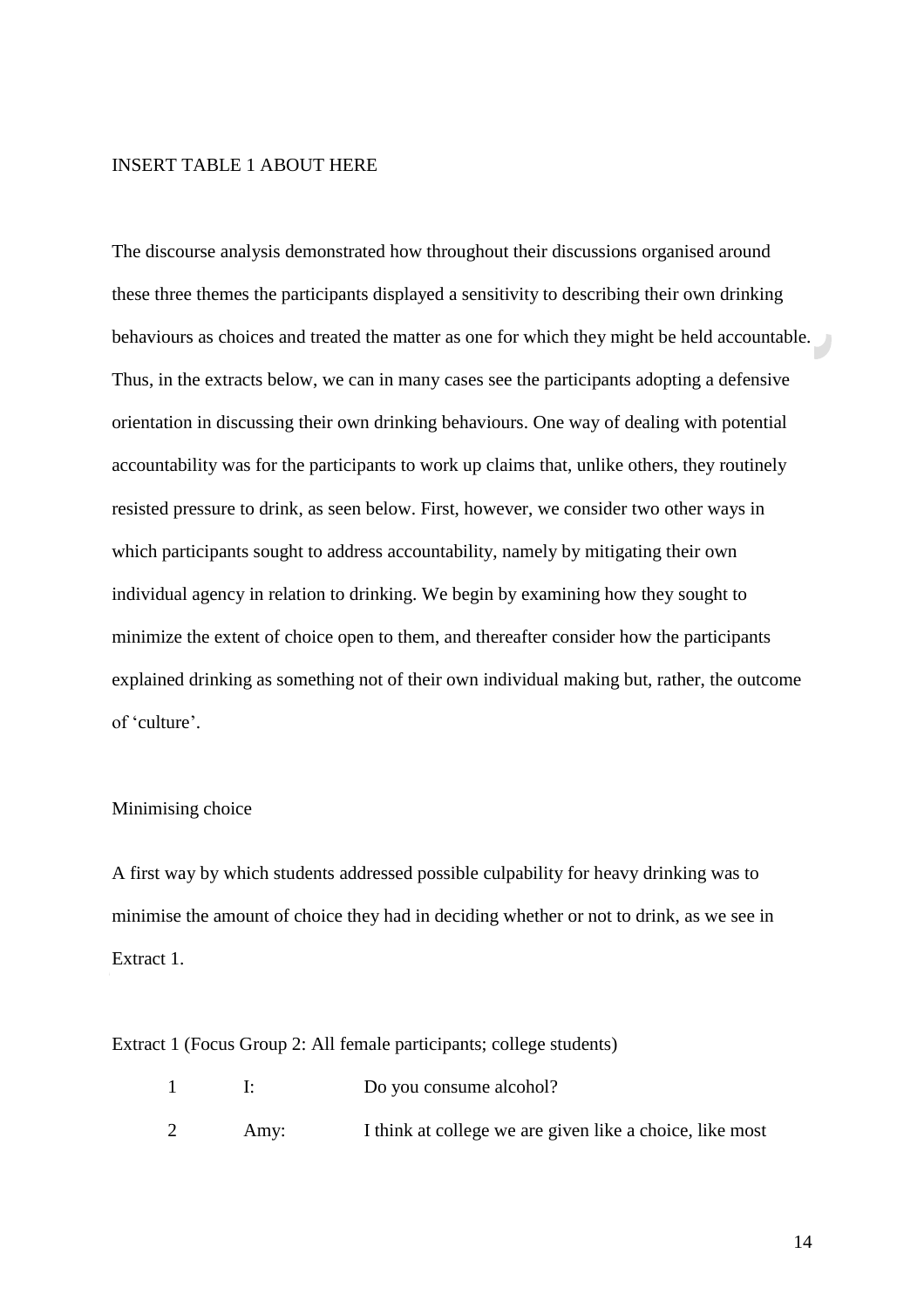| 3  |         | people drink but you are not like pointed a gun to your        |
|----|---------|----------------------------------------------------------------|
| 4  |         | face kind of like you have to drink, but like it is            |
| 5  |         | assumed in college that everybody does drink.                  |
| 6  | Rachel: | It starts with O Week. <sup>1</sup>                            |
| 7  | Jasmin: | Yeah, they go out and it starts in O Week, it is not like      |
| 8  |         | anyone is pressuring you in O Week it is more like.            |
| 9  | Rachel: | There is still pressure though.                                |
| 10 | Hannah: | What.                                                          |
| 11 | Rachel: | I think there is still a pressure.                             |
| 12 | Hannah: | Yeah.                                                          |
| 13 | Amy:    | Like peer pressure like when are all learning the same         |
| 14 |         | dance moves together, everyone is you know kind of you         |
| 15 |         | know tired of $()$ so they grab a drink and you know there     |
| 16 |         | is, there is some options but like you know you are going to   |
| 17 |         | probably end up drinking at night so you kind of might as      |
| 18 |         | well start early kind of thing. So you kind of just choose the |
| 19 |         | easy option and like follow everybody else.                    |
| 20 | Jasmin: | Yeah.                                                          |
| 21 | Hannah: | Yeah.                                                          |
| 22 | Hannah: | So nobody is like forcing you but you just do.                 |

One immediately noteworthy feature of Extract 1 is the orientation that the focus group participants adopt in response to the interviewer's initial question 'Do you consume alcohol?' Amy's immediate response orients to the behaviour in question, as a matter

 1 'O Week' is an abbreviation for Orientation Week held during the first week of the semester in universities in Australia comprising academic, information and social activities prior to the first week of classes.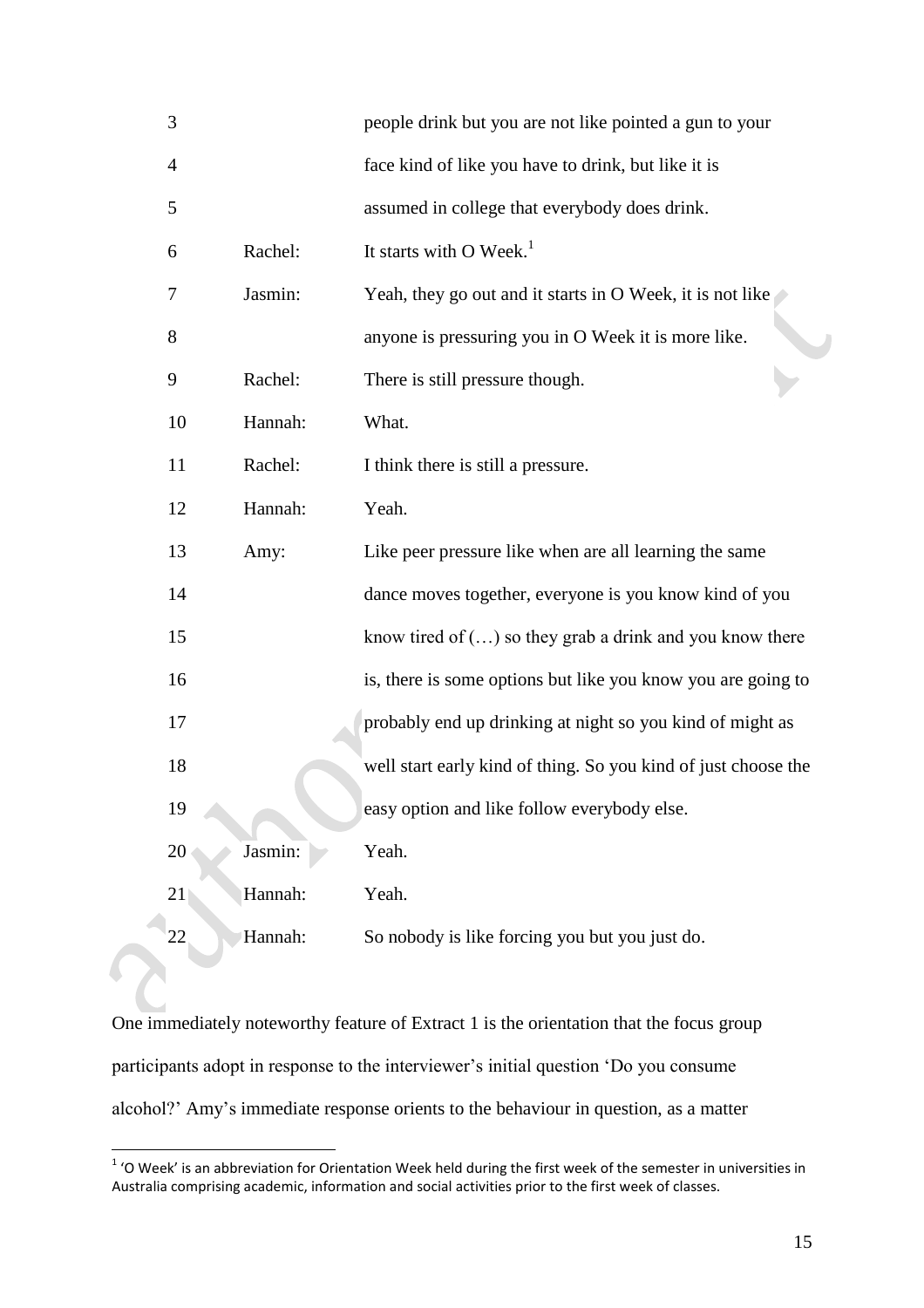that requires accountability, in that she begins to work up an account that is framed in terms of students having limited choice in deciding whether or not to drink. Thus, although she starts by stating that *'at college we are given like a choice'*, Amy quickly moves to restrict the extent of this choice in arguing that '*you are not like pointed a gun to your face kind of like you have to drink, but'*. This choice is then restricted further in that *'it is assumed'* that people will drink. We should note that as this account develops, Amy attributes the behaviours that she is describing to increasingly generalised groups of people *('we'*, *'most people'*, *'everybody'*). In this way, her account is framed not as a description of her own behaviour but as a description of what happens within specific social contexts within which she drinks.

The defensive orientation adopted by Amy and the extent of the choice available to college students in deciding to drink or not drink provide the focus for the remainder of the discussion seen in Extract 1. As the discussion progresses, the participants minimise the extent of choice that is available in two ways. First, they collaboratively build up the role of peer pressure and how it might influence someone to act in a particular way. Although Jasmin questions whether anyone is applying this pressure, the participants agree that there is pressure without attributing it to any particular source. Second, drinking rather than not drinking is presented as an almost inevitable outcome that involves no individual agency or choice ('*you know, you are going to probably end up drinking at night'*). This apparent inevitability provides a basis for making other decisions, including a decision to *'start early'* and to *'follow everybody else'*. This course of action thus becomes *'the easy option'*.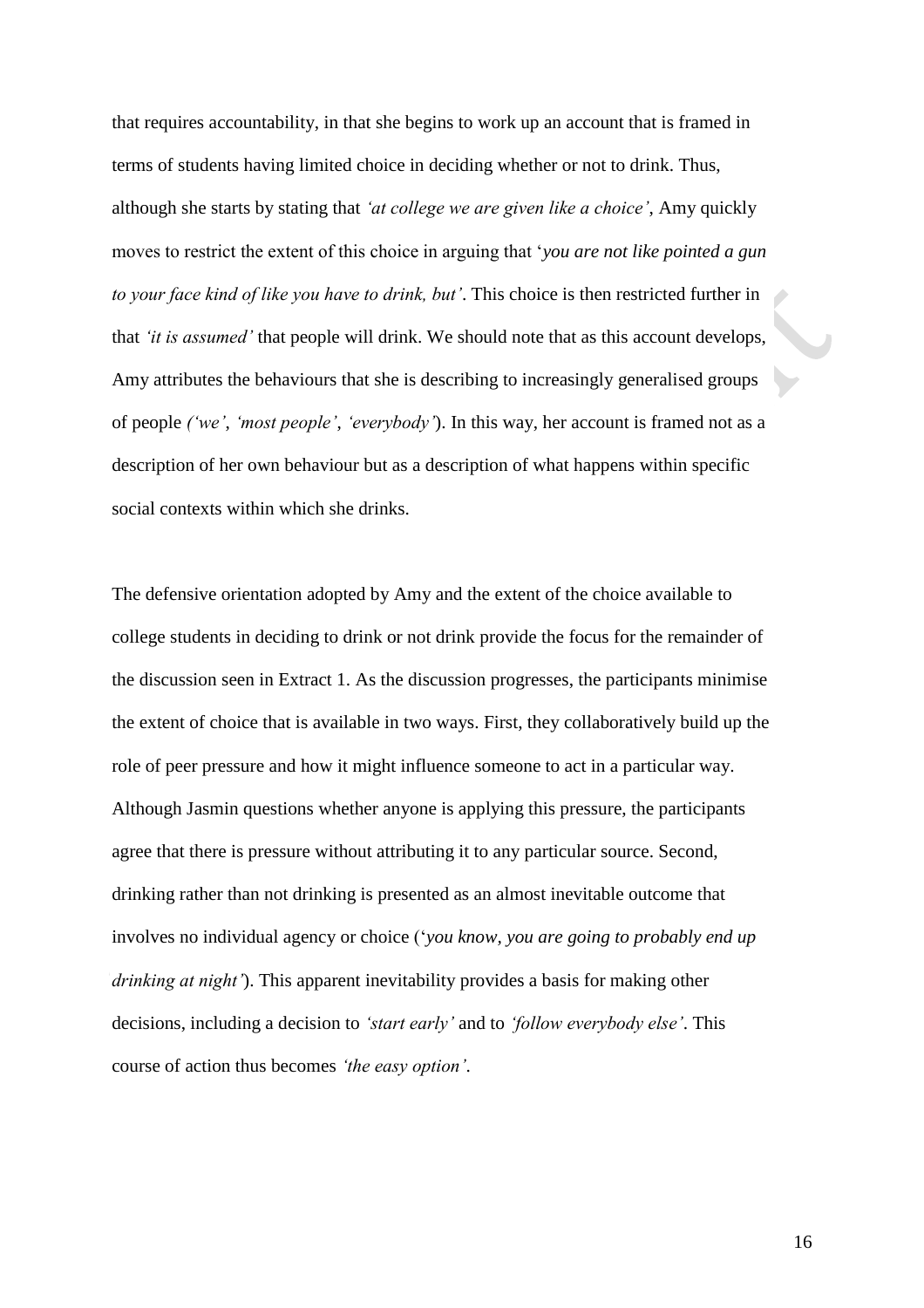We should note throughout Extract 1 the use of generalized pronouns in the form of *'we'*, '*they'*, and the repeated use of the generalized *'you'*. In talk, speakers commonly use pronouns such as these to refer not to the immediate recipient or recipients of the talk but instead to indicate a more generalised set of people. The conversation analyst Harvey Sacks, in his pioneering *Lectures on Conversation* (Sacks, 1992), notes that speakers often use such descriptions to refer to a general sense of 'one' or 'anybody'. What this achieves, as Sacks (1992, vol. 1, 163-168) notes, is to suggest that what the participants are describing represents a 'general state of affairs' rather than anything specific to them as individuals. In the present case, the repeated reference to 'you' lends weight to the participants' arguments that college students in general have limited choice in choosing whether or not to drink, while also reducing any personal accountability on their part for the behaviour being described.

Discussions of limits on individual choices can also be seen in Extract 2.

Extract 2 (Focus Group 4: All female participants; college students)

- 1 Elise: But like I think it is just one of those traditions that.
- 2 Grace: People expect when they come to college.

 $\overline{a}$ 

3 4 5 6 7 8 Elise: Like I know in our O Week like the goon layback<sup>2</sup> is a really popular thing, but, like you know, in the other colleges you had to do that there was no choice, and like they would line you up on the floor and they would run along with a bag and you had no choice, whereas here you know like if you want to do it lay down if you don't you don't want to so like.

<sup>&</sup>lt;sup>2</sup> 'Goon layback' is a term used in Australia to refer to a drinking game where some students lie on the floor in a line and with their mouths open while another student(s) walks along the line pouring alcohol into their mouths. Typically the alcohol is wine and is poured directly out of the bags that line inexpensive wine boxes.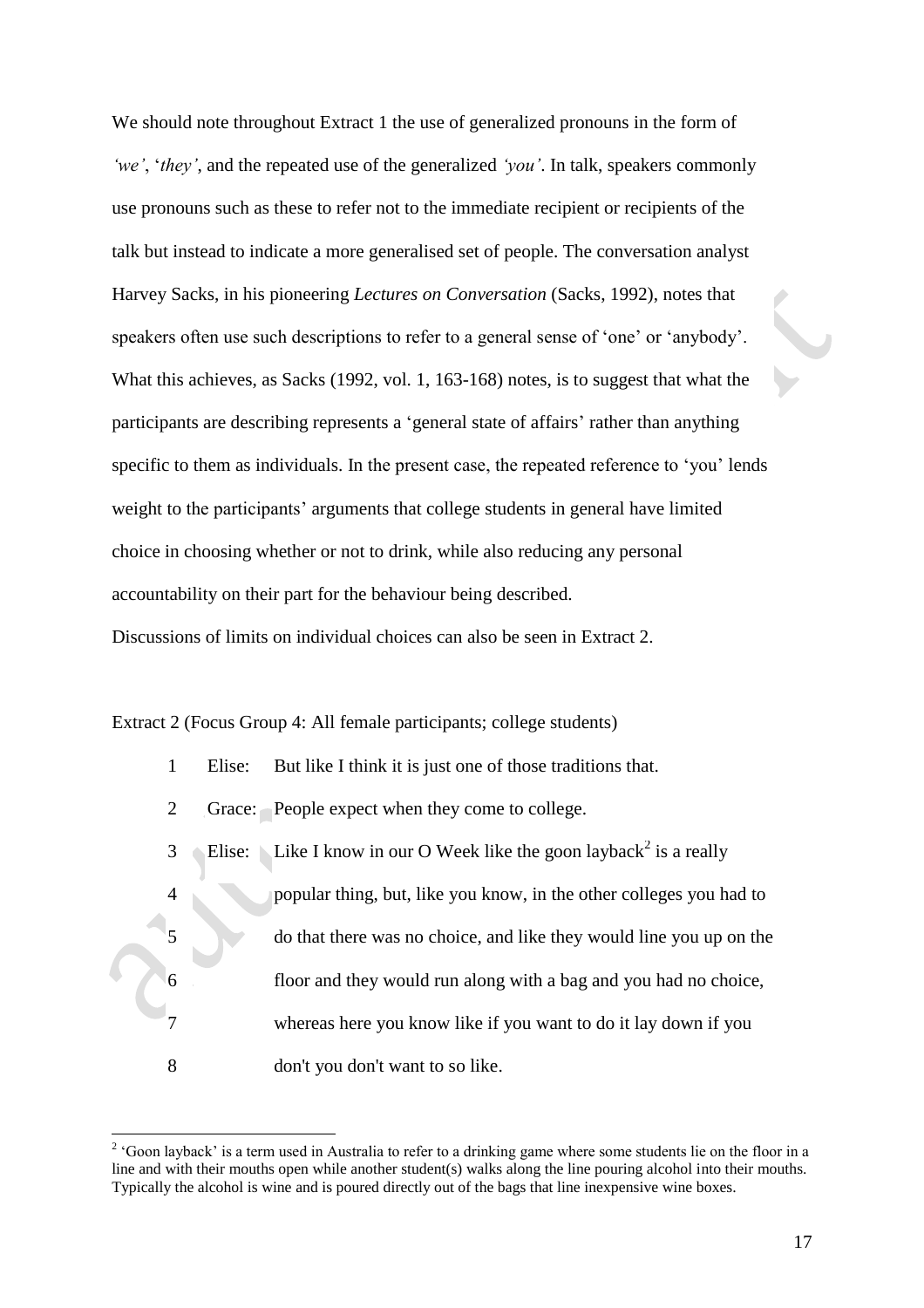9 10 Grace: Yeah and like no one would put their hand up to even do it we were like no.

In the exchange above, we again see the participants using the generalized *'you'* in suggesting that their descriptions reflect widespread, collective understandings of student life rather than personal views. Here the participants are describing the issue of choice in relation to one particular form of student drinking (*'the goon layback'*). Participation in this game is portrayed as a practice that is long established in that '*it is just one of those traditions'* and something that *'people expect'*. As well as this, participation is described as *'a really popular thing'*. Here, the presentations of drinking sessions, such as the *'goon layback'*, are regarded as an inevitable part of life for many students entering *'O week'*. In this discussion, however, the participants claim to have had the choice as to whether or not they took part in this drinking game. They attribute this ability to choose not to their own individual preferences but instead to the fact that they attend a particular college where *'if you want to do it lay down'* in contrast to other colleges where *'you had to do that there was no choice'*. Thus choice, in a similar way to the descriptions in Extract 1, becomes entirely dependent upon specific social circumstances rather than being a matter of individual agency.

# Explaining drinking as culture

The participants attributed to social factors not only the effect of limiting personal choice but also the expectation that students would drink. In Extracts 3 and 4 below, we see participants describing a *'culture'* that virtually requires students to drink.

## Extract 3 (Focus Group 2: All female participants; college students)

1 Amy: And it is sad to say that it like it is not as socially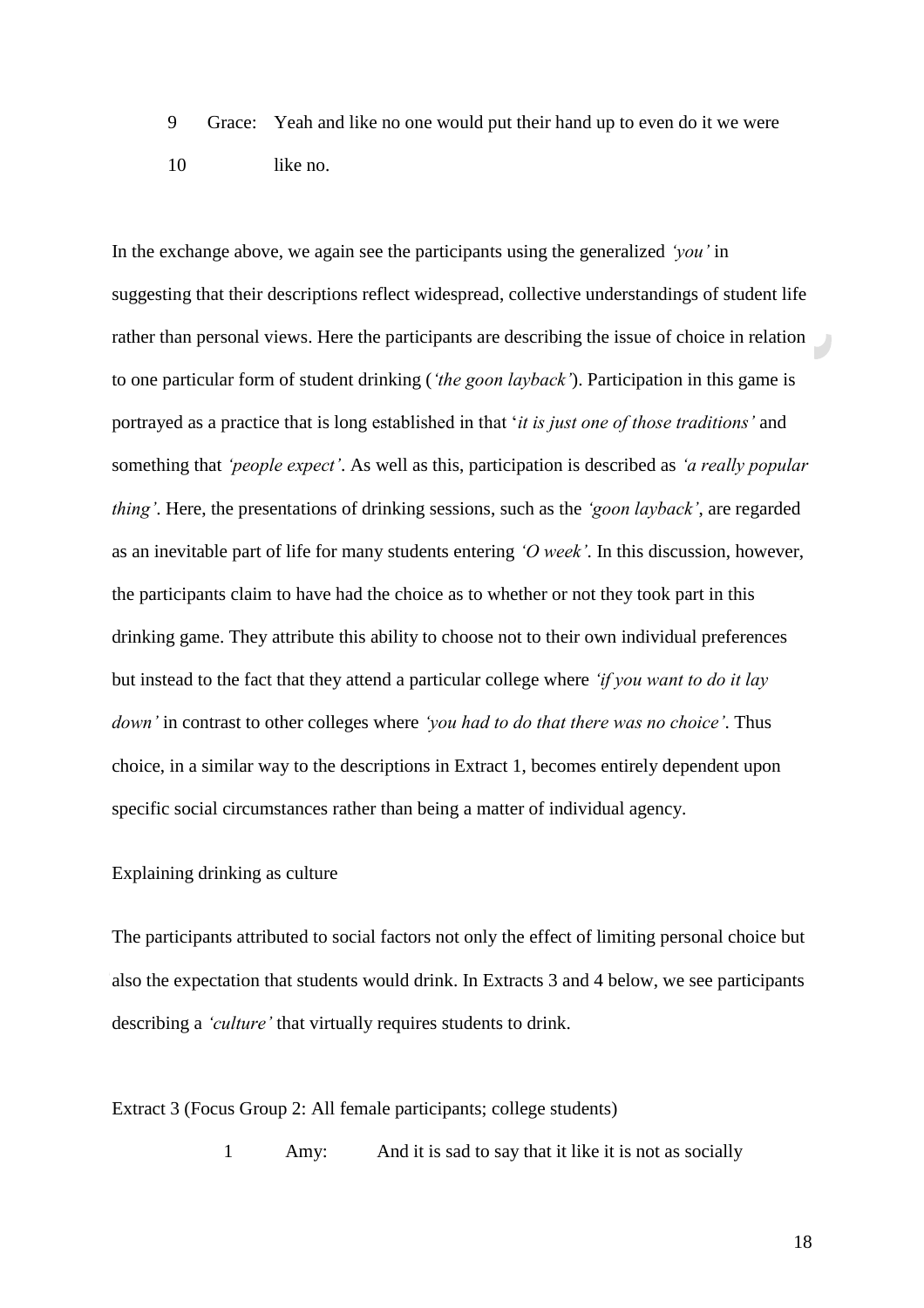| $\overline{2}$ |         | acceptable like not to drink, like it is just so it is |
|----------------|---------|--------------------------------------------------------|
| 3              |         | just such a culture that you can't escape from.        |
| $\overline{4}$ | Hannah: | Yeah it is kind of one of those things that when       |
| 5              |         | you drink and someone is not drinking you are          |
| 6              |         | like, oh, why aren't you drinking, and then, I mean    |
| 7              |         | it is not like you are actually pressuring them but    |
| 8              |         | at the same time that is pressure because they are     |
| 9              |         | saying OK you know I am not doing what they are        |
| 10             |         | doing blah blah.                                       |

Extract 4 (Focus Group 2: All female participants; college students)

| 1                           | Hannah: It is kind of like a culture and in O Week they introduce |
|-----------------------------|-------------------------------------------------------------------|
| $\mathcal{D}_{\mathcal{L}}$ | you to all these like alcohol rules almost like, you are          |
| 3                           | drinking with the wrong hand, or if like you are of a             |
| 4                           | lower level like freshers or something then they kind of          |
| 5                           | call "scull". So it is kind of like these, you know,              |
| 6                           | understood rules within college of how it works.                  |

In these extracts, we see the participants referring to culture in matter-of-fact terms. Thus, in Extract 3 Amy states that *'it is just such a culture'* while in Extract 4 Hannah claims that *'It is kind of like a culture'*. In each case, 'culture' is described as imposing limits upon personal agency in that in Extract 3 it is presented as something that '*you can't escape from'* and in Extract 4 it is said to comprise *'understood rules within college of how it works'*. Against this background, non-compliance with prevailing expectations is described as behaviour that is accountable. We see, in Extract 3, Amy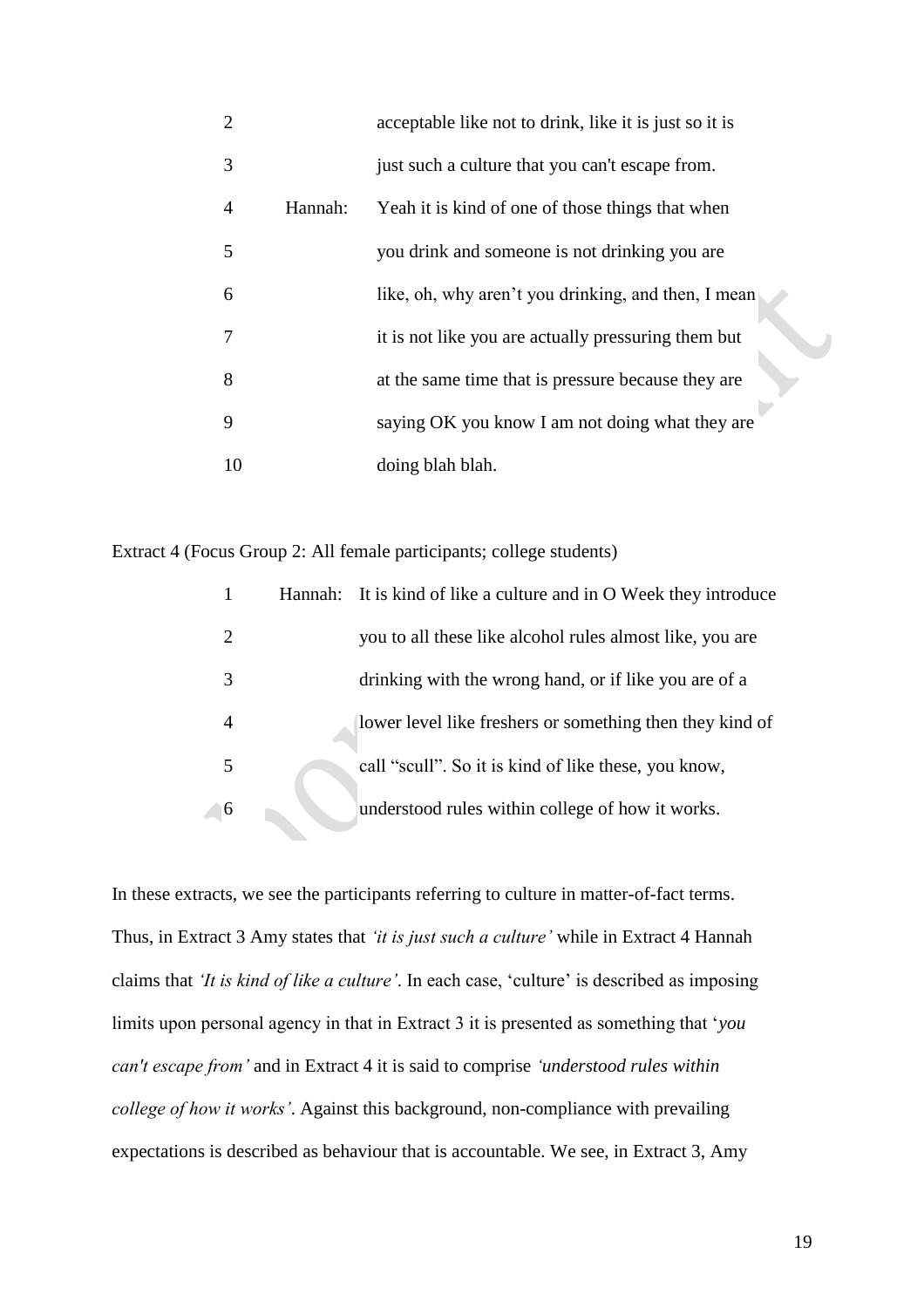arguing that not drinking is *'not as socially acceptable'* and Hannah describing how not drinking can become a matter of challenge and potential pressure. It is interesting to note how Hannah at lines 5 to 8 describes pressure being exerted on someone who is not drinking. At line 6 she refers to the question that would be asked of such a person, 'why aren't you drinking'. In calling for an account, this question presents such behaviour as transgressing a norm, here the expectation that people will and do drink. Hannah, moreover, 'actively voices' this question. The effect of 'active voicing', as previous writers (Potter 1996; Wooffitt 1992) have pointed out, is to give the description a sense of being witnessed as actually occurring as presented. Furthermore, she nominates the source of the question in generalised terms, again drawing upon the pronoun 'you'. The effect of framing the description in this particular way is that the expectation of drinking becomes vividly depicted, yet presented as being a state of affairs instead of being attributed to any specific individual or individuals. This formulation allows Hannah at lines 7 to 8 to deny that any individual is pressurizing the non-drinker to drink while at the same time to acknowledge 'that is pressure'. Pressure thus is subsumed into prevailing expectations instead of having an active human source. On a similar note, Hannah in Extract 4 refers to *'alcohol rules'* that allow for certain forms of drinking behaviour that bear upon how the college *'works'*. In both extracts, then, culture is portrayed as prescribing the drinking behaviours that people should follow, and in most cases these involve heavy and/or harmful consumption. Amy in Extract 3 presents this outcome as a matter of regret ('*it is sad to say'*) but nonetheless describes it as being inescapable.

Here, the detail of the descriptions provided gives further emphasis to the participants' claims for the effects of 'culture'. As in the previous extracts, we see speakers relying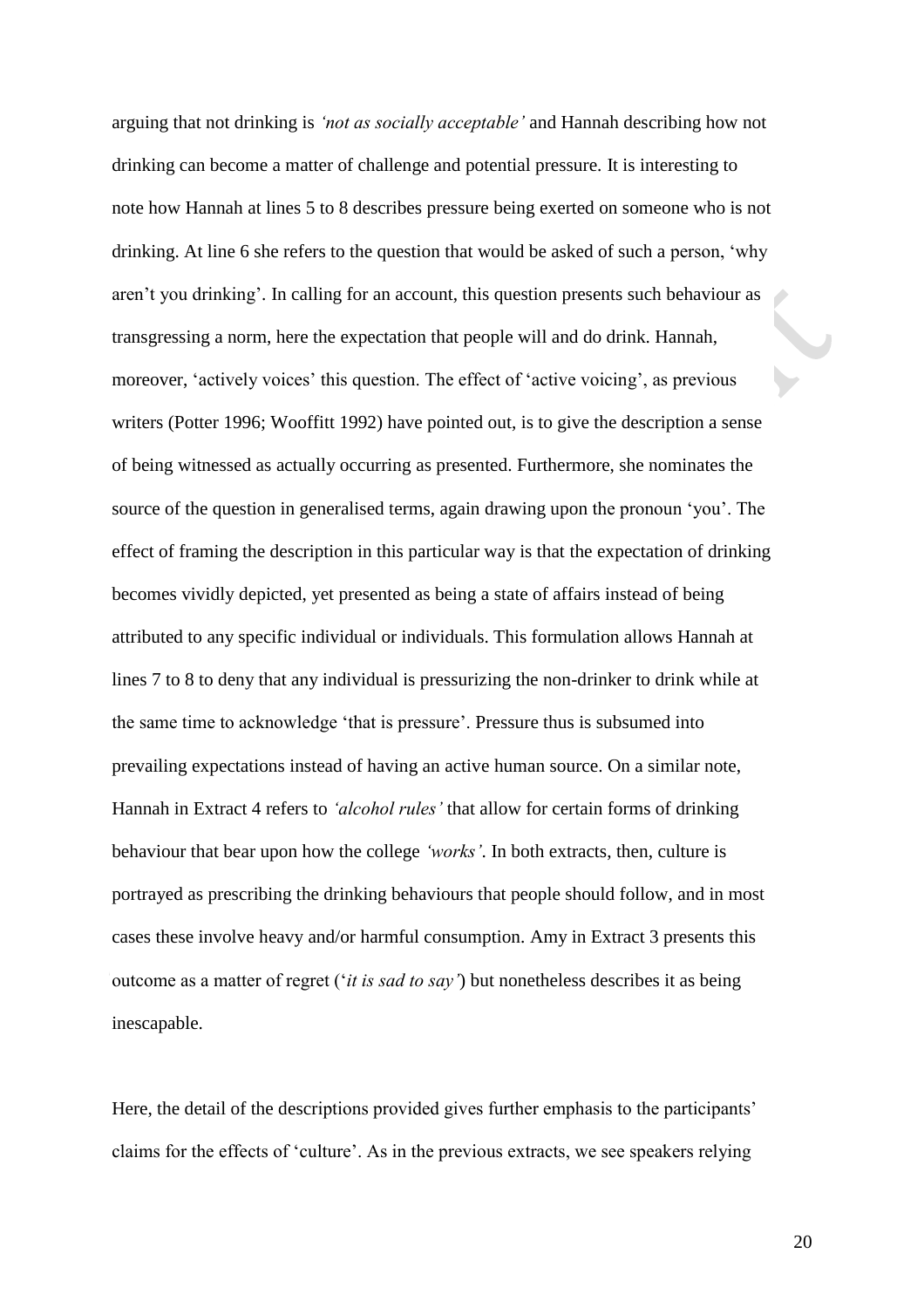upon the generalized 'you' in making their arguments. Also, the use of terms such as *'kind of one of those things'* (Extract 3) and *'kind of like a culture'* (Extract 4) and references to *'just'* (Extract 3) and '*you know'* (Extract 4) lend the arguments an idiomatic quality that make the effects of culture appear almost self-evident, inevitable and difficult to dispute.

### Resisting peer pressure

This far, we have seen how in talking about drinking alcohol the participants produced descriptions of student behaviour in general without aligning themselves with the claims being made. At other points of the discussions, however, the participants did refer to their own actions and experiences. Interestingly, these personal descriptions came at times when the participants talked about their experiences of not drinking alcohol, and how gender becomes implicated in accounts, as seen below.

Extract 5 (Focus Group 17: Mixed-sex participants; non-college students)

|  |   | Chloe: | I know that guys, the guys that I know are      |
|--|---|--------|-------------------------------------------------|
|  |   |        | really different in terms of whether the other  |
|  | 3 |        | people around them are drinking, like if I am   |
|  | 4 |        | at a party and a guy goes; "Oh, aren't you      |
|  | 5 |        | drinking?" and if I say; "No", they will be     |
|  | 6 |        | like; "Oh, cool", and that will be it. But with |
|  | 7 |        | a girl my girlfriends are all like; "Oh, why    |
|  | 8 |        | aren't you drinking?" "Oh come on", you         |
|  | 9 |        | know; "Get into the spirit", you know, they     |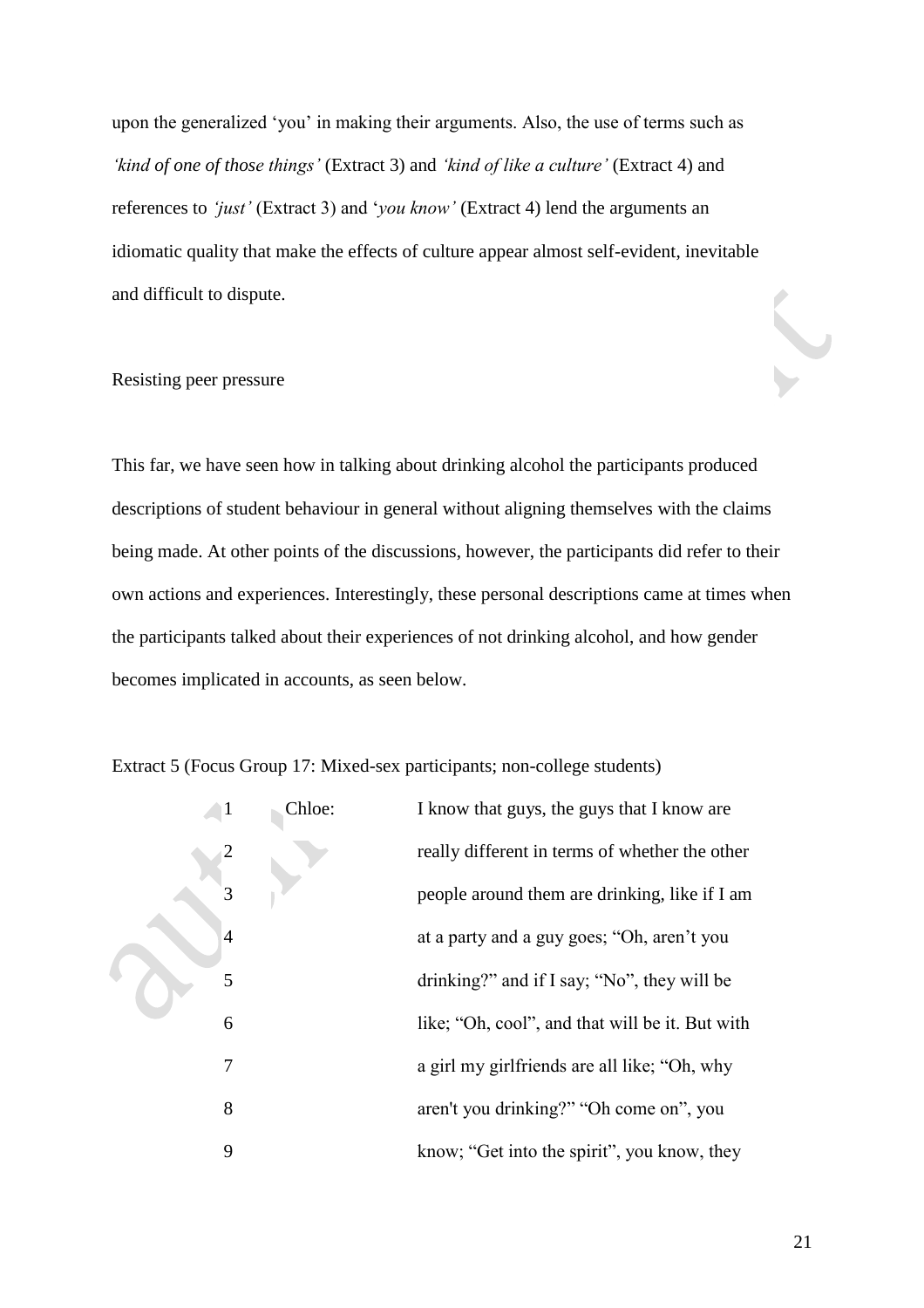| 10 |       | will have as many lines in the book, whereas |  |
|----|-------|----------------------------------------------|--|
| 11 |       | guys are more willing to accept OK yeah you  |  |
| 12 |       | have your own reasons not to drink. I don't  |  |
| 13 |       | know if that is other guys $\dots$           |  |
| 14 | Ella: | I agree with that I have all my girlfriends  |  |
| 15 |       | pressure me to have a drink, they will buy   |  |
| 16 |       | me drinks and I am it is like I am just not  |  |
| 17 |       | interested.                                  |  |

Extract 6 (Focus Group 19: Mixed-sex participants; non-college students)

| $\mathbf{1}$   | John: | And so, you know, my rugby mates, or you       |
|----------------|-------|------------------------------------------------|
| $\overline{2}$ |       | know, there will be a twenty first or          |
| 3              |       | something and you go to a bar or a night       |
| $\overline{4}$ |       | club and stuff, and yeah, just it just         |
| 5              |       | escalates someone asks you for a drink         |
| 6              |       | and unless you are really aggressive about it  |
| 7              |       | at the beginning then they won't back off, it  |
| 8              |       | just turns into a joke and then it is probably |
| 9              |       | because I am a smart Alec as well, I don't     |
| 10             |       | know, I have probably deserved it a couple     |
| 11             |       | of times. But yeah, I just wouldn't want to    |
| 12             |       | and yeah one thing leads to another and end    |
| 13             |       | up in a brawl over something really small      |
| 14             |       | and stupid, I think that is more of a male     |
| 15             |       | thing than an alcohol thing.                   |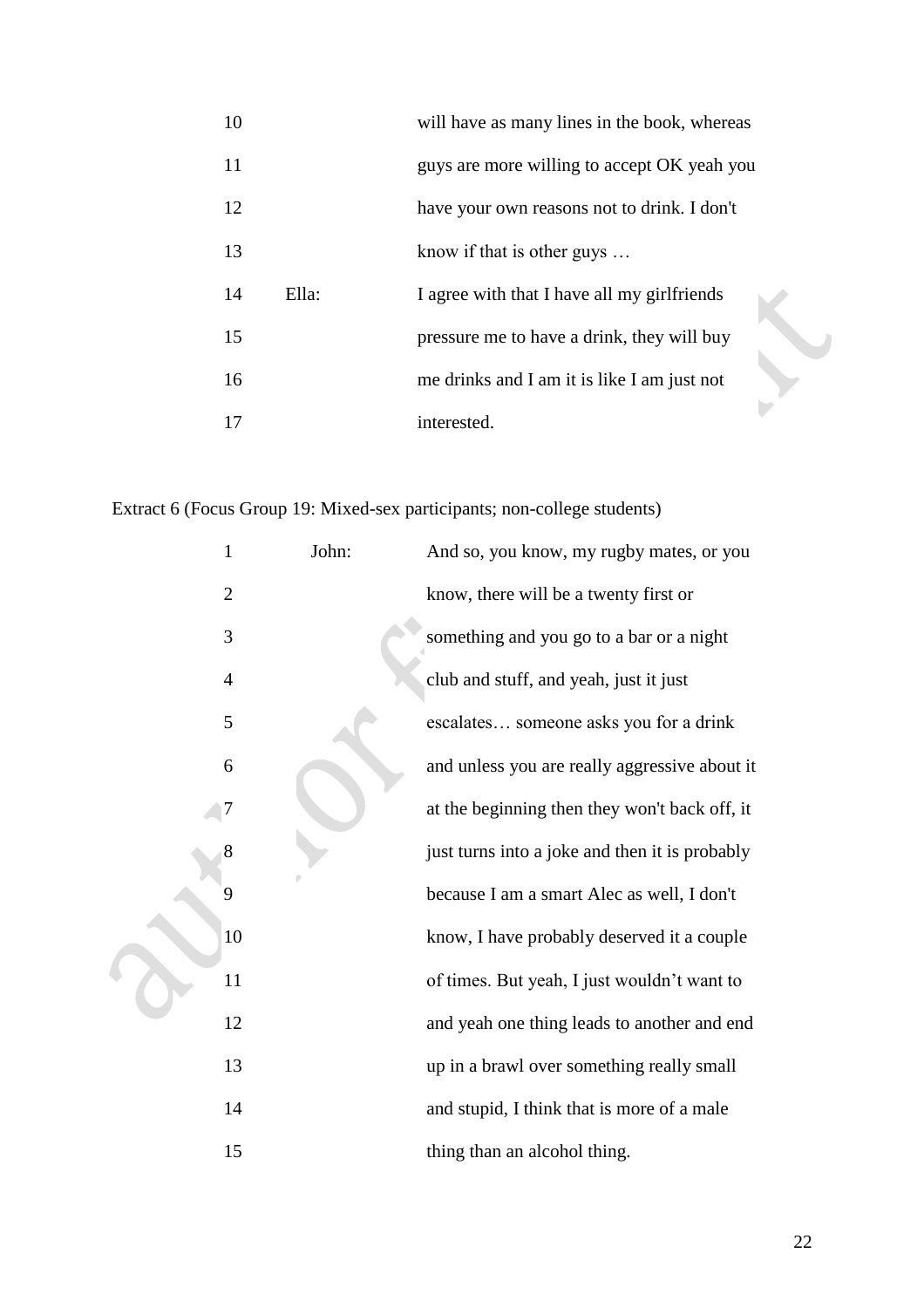In Extracts 5 and 6, the participants describe personal experiences of being pressured to drink by other people. Their descriptions are framed as exemplars of types of events, in that in Extract 5 Chloe talks about *'like if I am at a party'* and John in Extract 6 refers to *'a twenty first or something'*. As a result, these descriptions are designed to be heard as referring to their experiences in general rather than specific occasions. Similarly to Hannah in Extract 3, the participants refer to the challenges that they experience on such occasions in terms of the questions that are asked. These questions, *'aren't you drinking'* (Extract 5) and *'someone asks you for a drink'* (Extract 6) work to present drinking as expected behaviour and, in doing so; render the participants' actions of not drinking potentially problematic. Again, as in the earlier extracts, we see that the expectation to drink is framed in highly generalised terms. In Extract 5, Chloe like Hannah in Extract 3 'actively voices' the questions and exhortations that others will direct at her to encourage to drink but attributes these comments to vaguely specified people that include 'a guy', 'my girlfriends', and 'they'. John in Extract 6 similarly refers to the vague 'someone'. Both forms of description function to describe the expectation of drinking in general and impersonal terms.

Here, we see two other points of particular note. First, the participants describe the interactions that typically unfold as a consequence of their choosing not to drink. In each extract, they describe how they deal with questions that others ask them about drinking. In Extract 5, Chloe refers *'if I say no'* and Ella states *'I am just not interested'* and John in Extract 6 states that '*I just wouldn't want to'*. Answers such as these, however, are depicted as leading to difficult consequences. Thus, we see in Extract 5 how resisting the possibility of drinking is said to lead to *'pressure'* while in Extract 6 John refers to the need to be *'really aggressive'* and an outcome of ending up *'in a brawl over something really small and*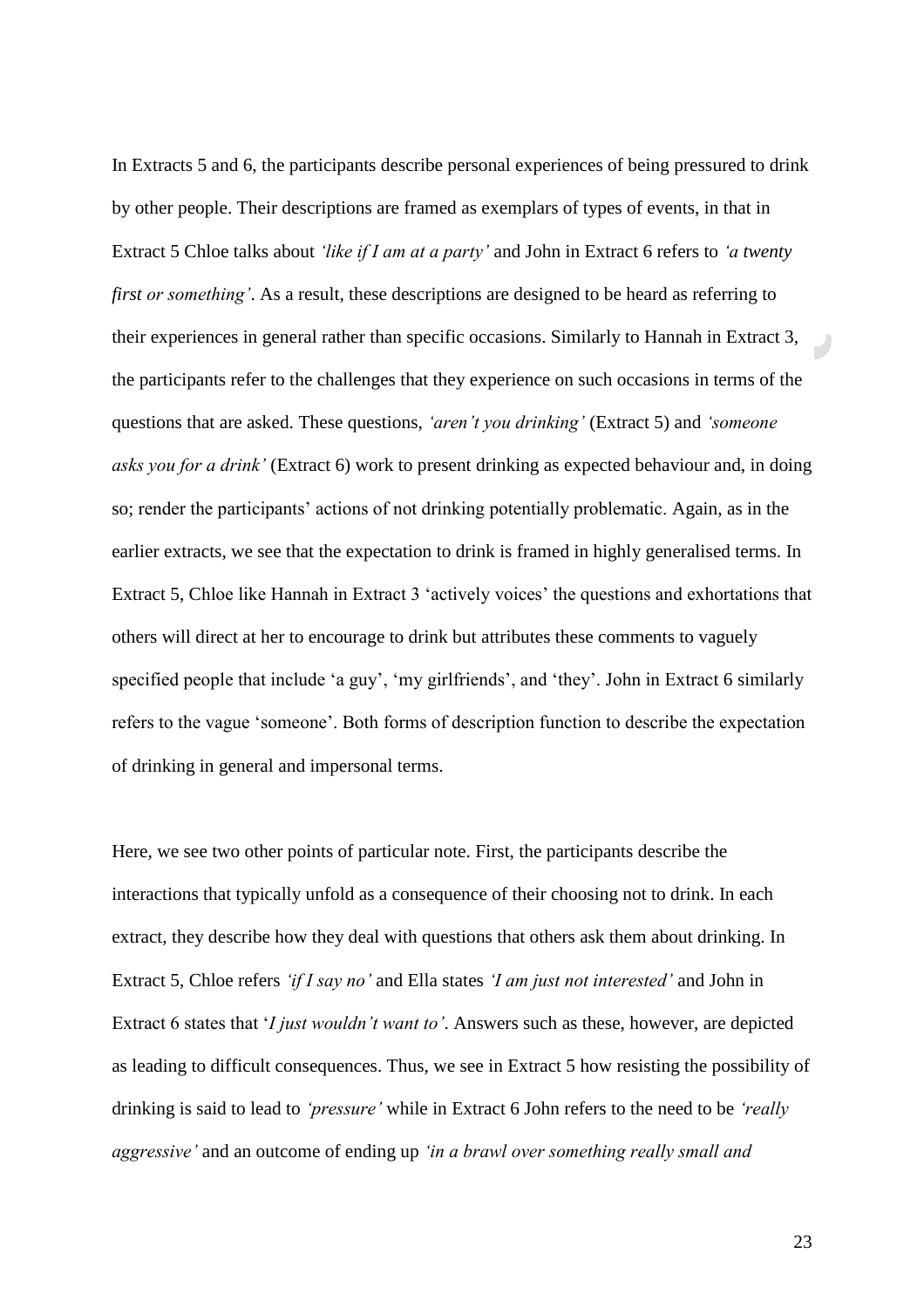*stupid'*. Second, and on a related point, we can note that the sources of this *'pressure'* and of possibly leading to the *'brawl'* are set out in highly gendered ways. In Extract 5, the participants collaboratively work up a description of how a '*guy'* will accept the participant's choice not to drink and even evaluate this choice positively (*'cool'*) but girlfriends use *'as many lines in the book'* and *'buy me drink'* thereby exerting pressure to drink. In Extract 6, we see P1 formulating the difficult outcome of being involved in a *'brawl'* as being *'more of a male thing than an alcohol thing'*, thereby indicating that the problems following a choice not to drink arise from other males such as his '*rugby mates'*. Interestingly, in each of the extracts 5 and 6 the participants put forward similar accounts that greater pressure to drink comes from friends who are the same sex and more acceptance of non-drinking from friends of the opposite sex.

What we see in both extracts above is how the participants construct their experiences of being on the receiving end of pressure to comply with the social expectations that people, including themselves, will drink. It is interesting to note that this pressure is attributed in gendered terms to others of the same gender as the participant. Peer pressure thereby is described as coming from *'friends'* and '*mates'*, who treat drinking as usual behaviour, who perceive non-drinking as problematic, and who will not readily accept choices not to drink made by the participants themselves. By claiming to be able to resist such pressure, the participants can present themselves as people who make individual decisions and who avoid being involved in what might be regarded as highly problematic although widespread social behaviour.

# **Discussion**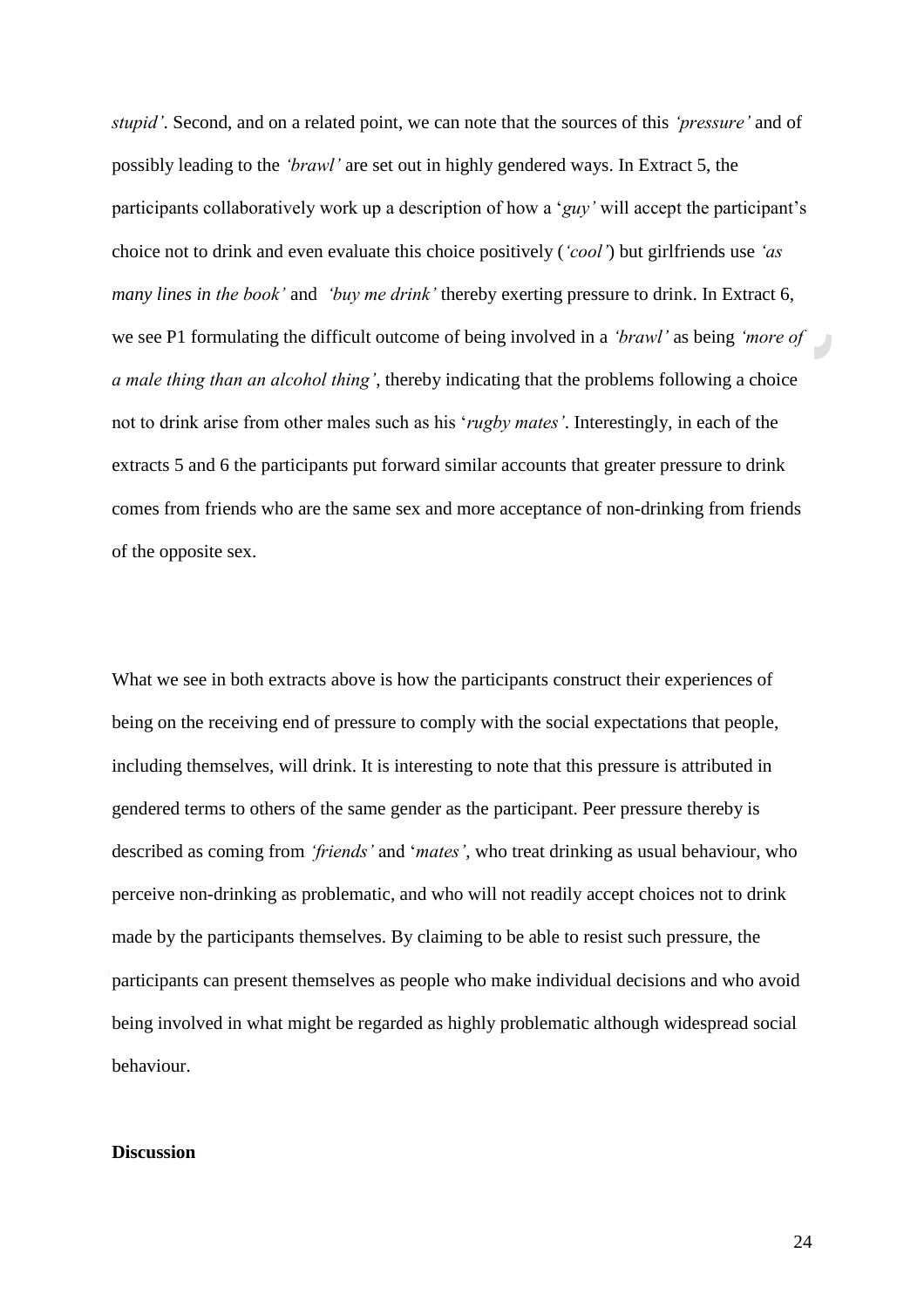The three forms of talk identified in this analysis, '*minimizing choice'*, '*explaining drinking as culture'* and '*resisting peer pressure'*, represent the key ways in which these undergraduate students dealt with risk-related drinking by presenting it as socially culpable behaviour. Simply put, students are able to argue that '*I don't do it…*' or '*people generally do it but* ... ' and by doing so avoid individual responsibility. This is, however, discourse and cannot be treated as simply a reflection of any actual drinking practices or experiences of social influence and we have no way of knowing whether students act, believe and/or think as described or whether they have just found more acceptable ways of talking. Previous writers have pointed to how drinking stories provide opportunities for the exploration of identities (Tutenges & Rod, 2009) and some of the ways in which young people seek to work out identities associated with drinking (Johnson, 2013) or not drinking (Nairn et al. 2006). The present findings demonstrate that such negotiation of identities does not just orient to the expectation that young people will drink but also involves negotiation of the influence that this expectation has for them. There is no direct one-way relationship between social influence and individual identity and action: social influence itself becomes negotiable within local contexts of talk about drinking.

In terms of the social dynamics of university/college drinking in order to join, remain and belong in the culture of residential colleges and universities there is an expectation that students will drink heavily or at risk-related levels. Several social practices mark and initiate newcomers or "Freshers" to these cultures, particularly, 'O Week' and drinking games, where due to the novice status of first year students they comply in order to socialise, gain acceptance and approval. These practices should not, however, be assumed to take place in all colleges/universities or to the same extent. The transition to college/university life does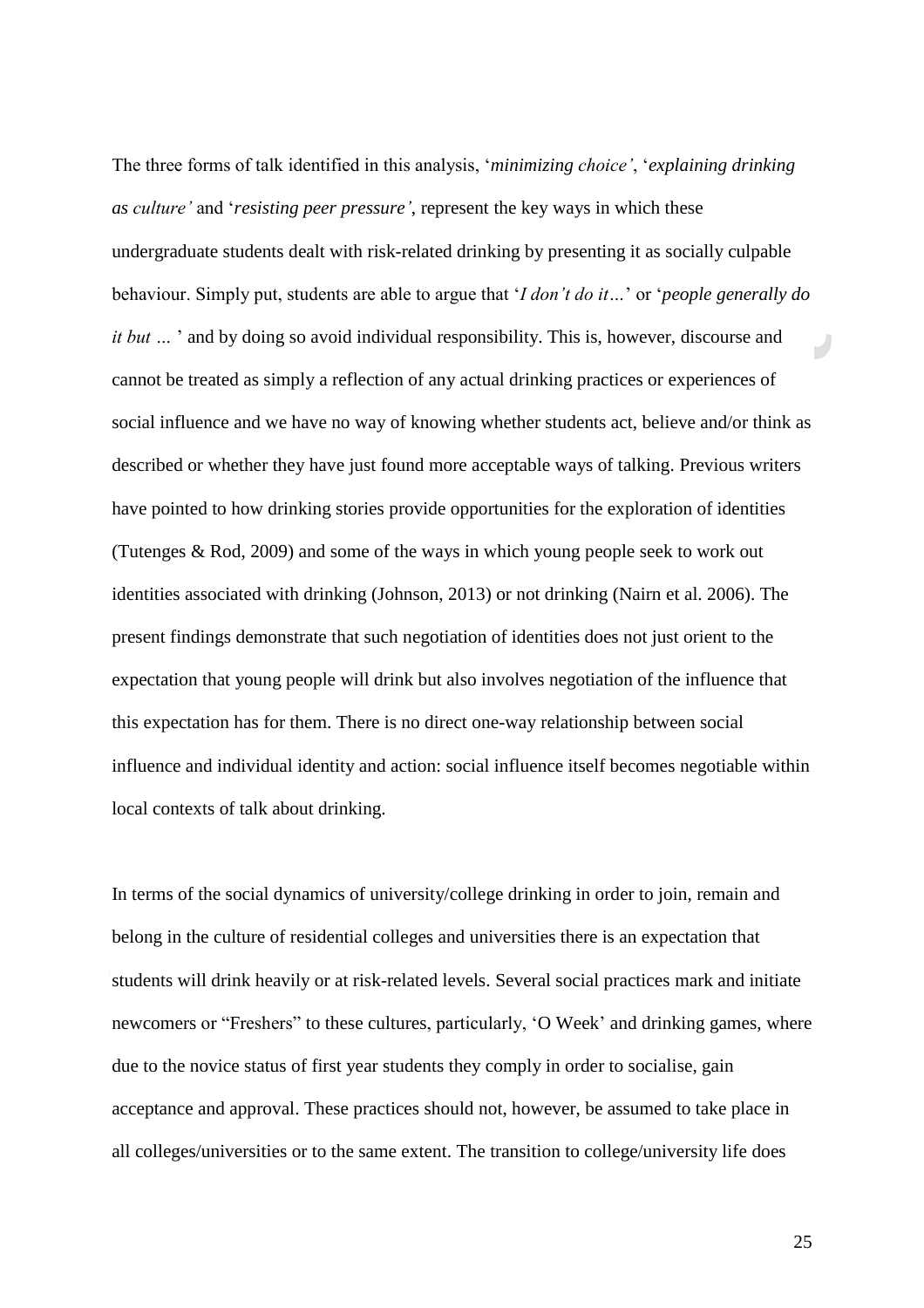involve ongoing practices that are shaped by and construct young people's identity, and, as noted by Griffin et al. (2009), risk-related drinking forms part of the construction of that identity. Similarly, this study also demonstrates the identity possibilities for young people who drink heavily as argued in work by Johnson  $(2013)$ .

Having said this, university students also have to navigate a path between the rhetoric of choice and treated as individuals by colleges and the university, and yet live among a culture of accepted risk-related drinking in which alcohol use is the major form of socialising. Indeed, as Smith's (2014) findings suggest, such cultures can as easily reflect adults' drinking behaviours as they do students' behaviours: it should not be necessarily assumed that those in colleges and universities who are responsible for enhancing students' welfare will inevitably provide good role models in encouraging safer drinking habits. In the present study, there was no distinction between 'the culture of intoxication' as normalised social practices [\(Measham 2002;](#page-30-0) [Szmigin et al. 2011\)](#page-32-0) in young people's everyday lives and the culture of risk-related drinking within college and university life. Yet, here there is a major contradiction in that students are positioned by colleges/universities as individuals who have responsibility to exercise choice and yet are expected to do so within a dominant culture of accepted risk-related drinking. Further to this, where students talked about non-drinking these accounts clearly illustrated the challenges that students faced to not conforming to the dominant drinking culture, and is consistent with similar research by Nairn et al. (2006) in that at times they had to draw on alternative positions to justify non-drinking.

Gender was a particularly prominent feature of the construction of social pressure in this analysis with young men encouraging each other to drink, young women putting pressure on other young women, but young women not encouraged by young men to drink heavily.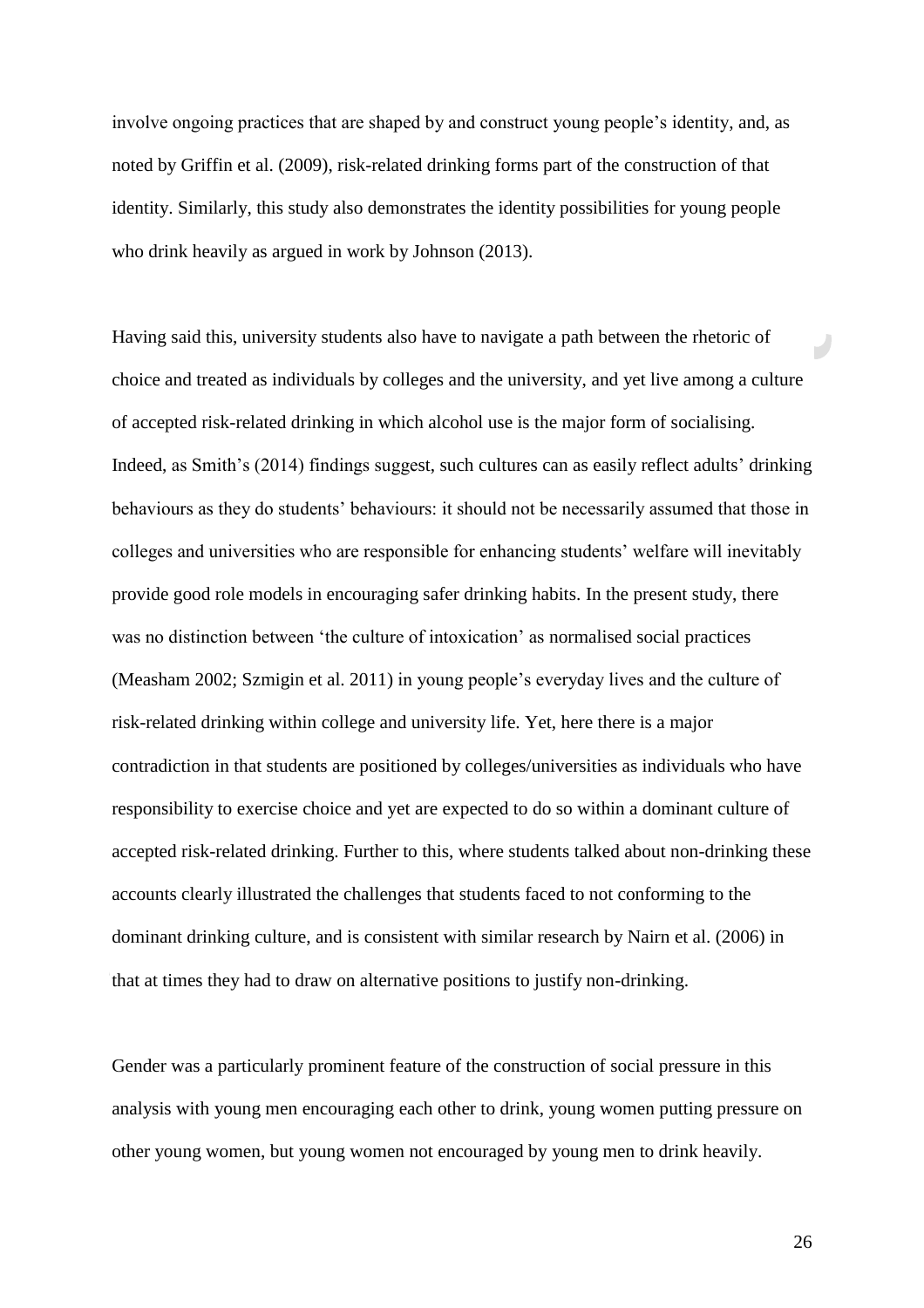Gender dynamics operated in ways that drew on masculinity and power to lead to, if needed, physical aggression in public bars. Like de Visser and Smith's (2007) research, some young men in this study in the non-college sample of students talked about how heavy drinking was linked with masculinity, and those did not drink at risk-related levels had ambivalence towards alcohol use or were non-drinkers. Young women and young men both talked about how peer pressure was exerted more by same sex peers illustrating particular sets of gendered social dynamics.

The present findings, of course, do come from a relatively small-scale study: the present participants' descriptions of pressure and accounts of drinking do not necessarily reflect those of college/university students across Australia. Nonetheless, these findings demonstrate how constructions of pressure, context, and drinking can all be bound up together in students' accounts of their actions. They thus provide fresh insights into these issues that might usefully inform development of policy (Conrad and [Barker 2010\)](#page-28-1), especially the need for residential colleges and universities to address the readily available perception that the contexts they offer are inevitably linked with expectations that students will drink at the risk of their health.

### **Conclusion**

It is concluded that individuals orient to a perceived culture of drinking as providing an explanatory framework for understanding why they drink as they do. Students constructed individual choice as being embedded within social dynamics that were coercive, involved college rituals of drinking games that exerted pressure on themselves and other students, particularly first year students, that going to university involved an accepted notion of risk-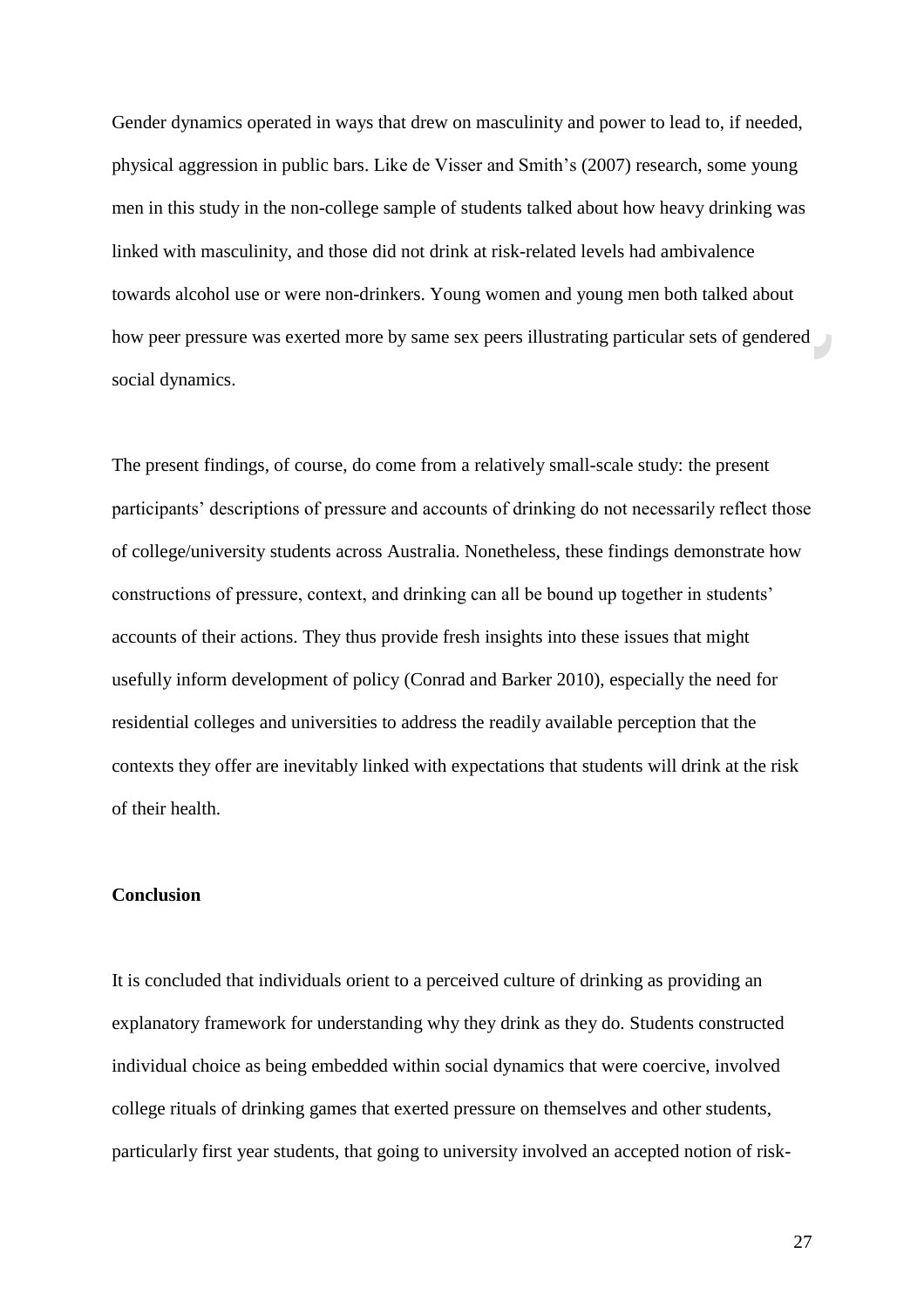related alcohol use, and that alcohol consumption was gendered. More research is needed into how college/university contexts are available as ready-made explanations of this sort and the implications of reduced cultural availability for individual accountability for drinking behaviour. In terms of policy, however, a first step surely should be one of awareness raising, both for universities and colleges and for the students who attend them. Accounts that describe social influence are just that; they should not be treated as reflecting external  $\overline{U}$ inevitabilities. As Edwards (1997, 8) points out, 'one of the most important features of descriptions is their could-have-been-otherwise quality. No description of anything is the only one that is reasonable or possible'. A useful first step, then, could be one of promoting alternative versions of social influence that young people could take up: versions that offer a different sense of accountability and possibilities for them to make their own choices in negotiating who they are.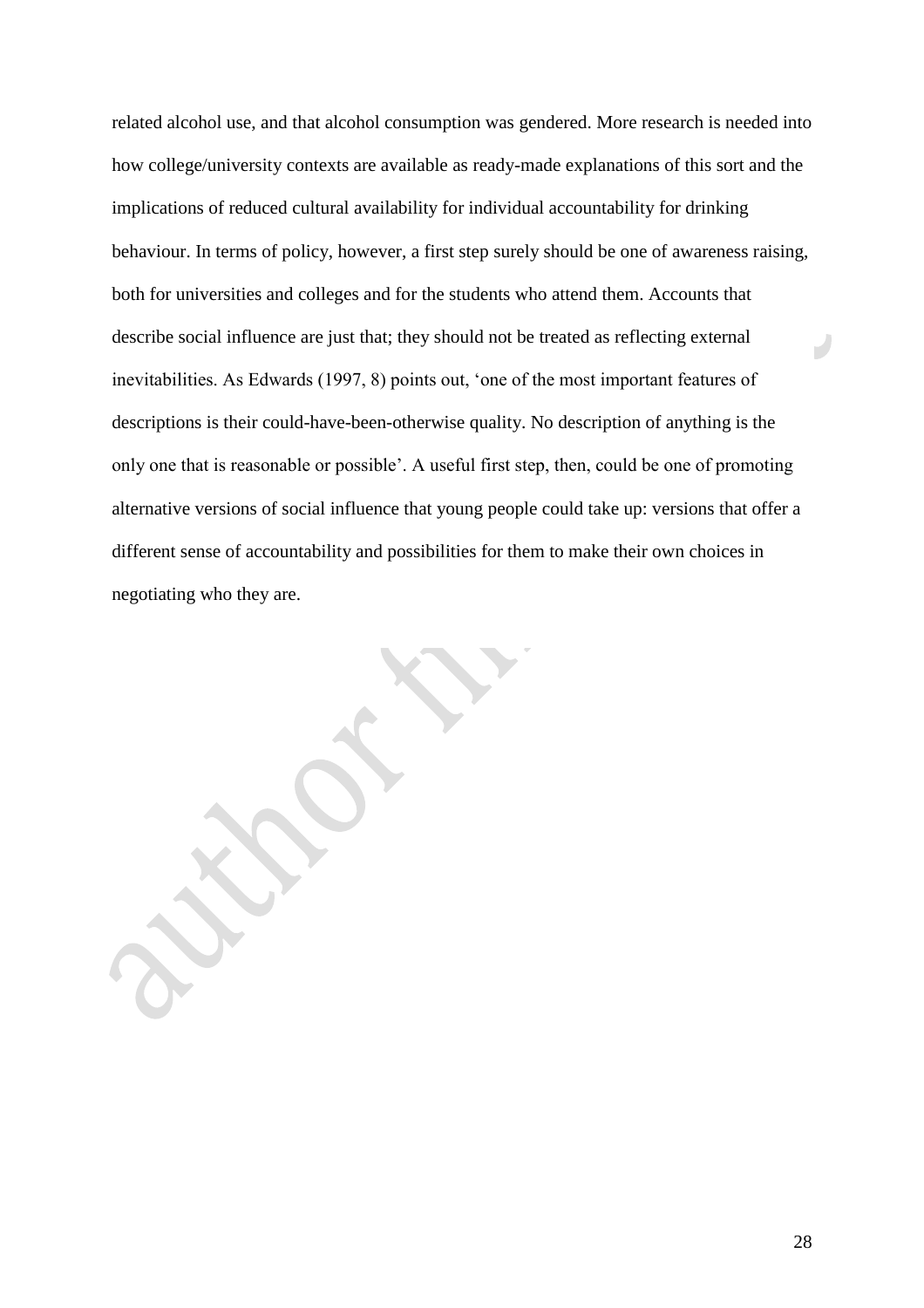#### **Acknowledgements**

To include later - to maintain the anonymity of the authors.

### **References**

- Beccaria, F., and A. Sande . 2003. Drinking games and rite of life projects: a social comparison of the meaning and functions of young people's use of alcohol during the rite of passage to adulthood in Italy and Norway. *Young* 11: 99-119.
- Bogren, A. 2006. The competent drinker, the authentic person and the strong person: Lines of reasoning in Swedish young people's discussions about alcohol, *Journal of Youth Studies* 9 (5): 515-538.
- <span id="page-28-0"></span>Brain, K. 2000. Youth, alcohol and the emergence of the post-modern alcohol order. *IAS Occasional Paper January 2000.* from

<span id="page-28-1"></span><http://www.ias.org.uk/uploads/pdf/IAS%20reports/brainpaper.pdf>

- Coleman, L., and S. Cater. 2005. Underage binge drinking: a qualitative study into motivations and outcomes. *Drugs: Education, Prevention and Policy* 12: 125-136.
- Condor, S., Figgou, L., Abell, J., Gibson, S., and C. Stevenson. 2006. 'They're not racist…' Prejudice denial, mitigation and suppression in dialogue. *British Journal of Social Psychology* 45: 441–462.
- Conrad, P., and K. K. Barker. 2010. The Social Construction of Illness: Key Insights and Policy Implications. *Journal of Health and Social Behavior* 51: S67-S79. doi: 10.2307/20798317
- Conroy, D., and R. O. DeVisser. 2012. 'Man up!': Discursive constructions of non-drinkers among UK underhraduates. *Journal of Health Psychology* 18 (11): 1432-1444.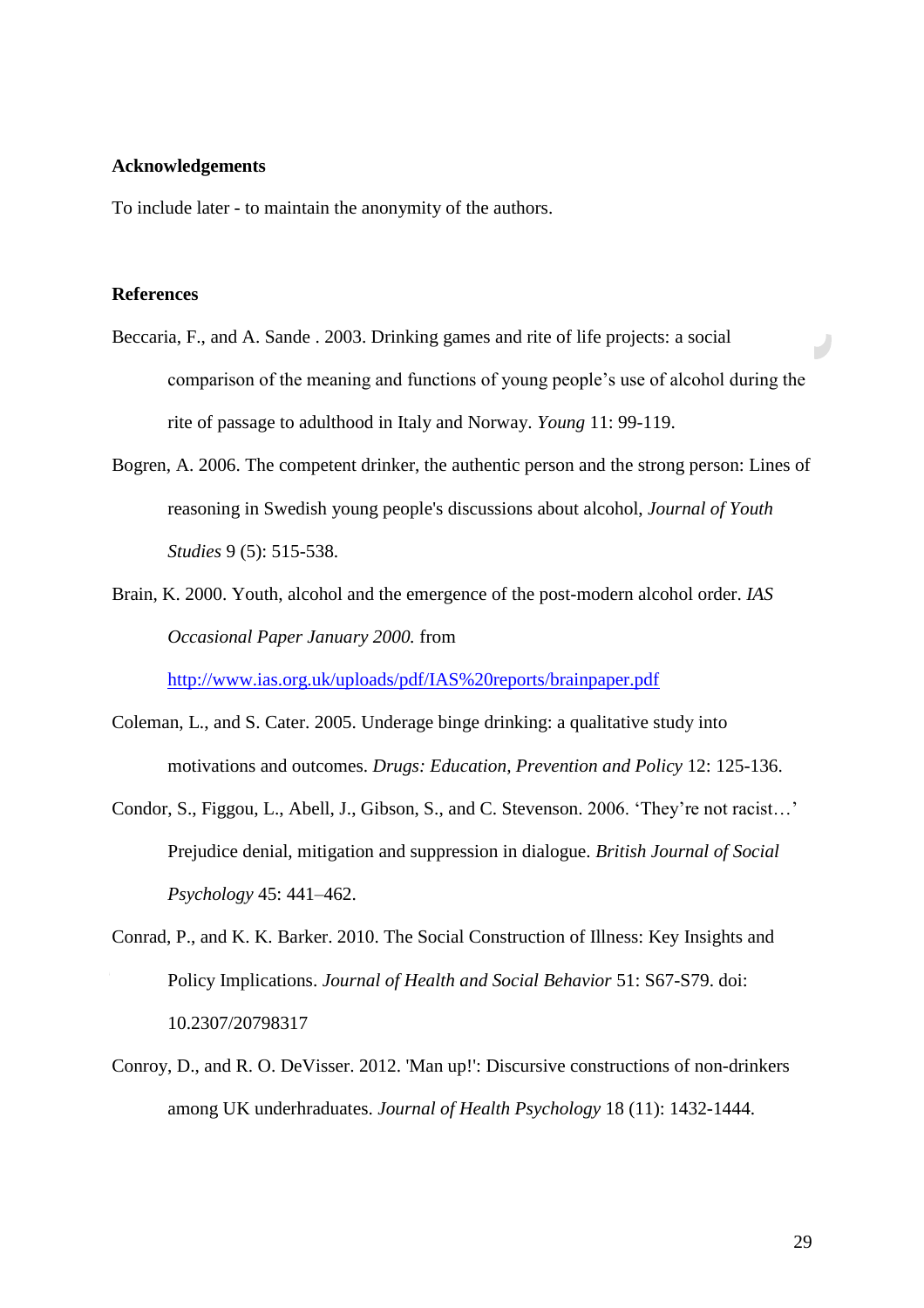DeVisser, R.O., and J. A. Smith. 2007. Young men's ambivalence toward alcohol. *Social Science & Medicine* 64: 350-362.

Edwards, D. 1997. *Discourse and Cognition*. London: Sage.

- Edwards, D. 2003. Analyzing racial discourse: The discursive psychology of mind-world relationships. In H. van den Berg, M. Wetherell, & H. Houtkoop-Steenstra (Eds.), *Analyzing race talk: Multidisciplinary approaches to the interview* (pp. 31-48).
- Edwards, D., and J. Potter. 2005. Discursive psychology, mental states and descriptions. In H. te Molder and J. Potter (Eds.), *Conversation and cognition* (pp. 241-259). Cambridge: Cambridge University Press.
- Festinger, L. 1957. *A theory of cognitive dissonance.* Stanford, CA: Stanford University Press.
- French, D. P., and R. Cooke. 2012. Using the theory of planned behaviour to understand binge drinking: the importance of beliefs for developing interventions. *British Journal of Health Psychology* 17 (1): 1-17.
- <span id="page-29-0"></span>Griffin, C., A. Bengry-Howell, C. Hackley, W. Mistral, and I. Szmigin. 2009. `Every Time I Do It I Absolutely Annihilate Myself': Loss of (Self-)Consciousness and Loss of Memory in Young People's Drinking Narratives. *Sociology* 43 (3): 457-476. doi: 10.1177/0038038509103201
- Hildebrand, J., B. Maycock, P. Howat, S. Burns, S. Allsop, S. Dhaliwal, and R. Lobo. 2013. Investigation of alcohol-related social norms among youth aged 14-17 years in Perth, Western Australia: Protocol for a respondent-driven sampling study. *British Medical Journal Open*, *3*(10) doi: 10.1136/bmjopen-2013-003571.
- Johnson, P. 2013. 'You think you're a rebel on a big bottle': teenage drinking, peers and performance authenticity, *Journal of Youth Studies* 16 (6): 747-758.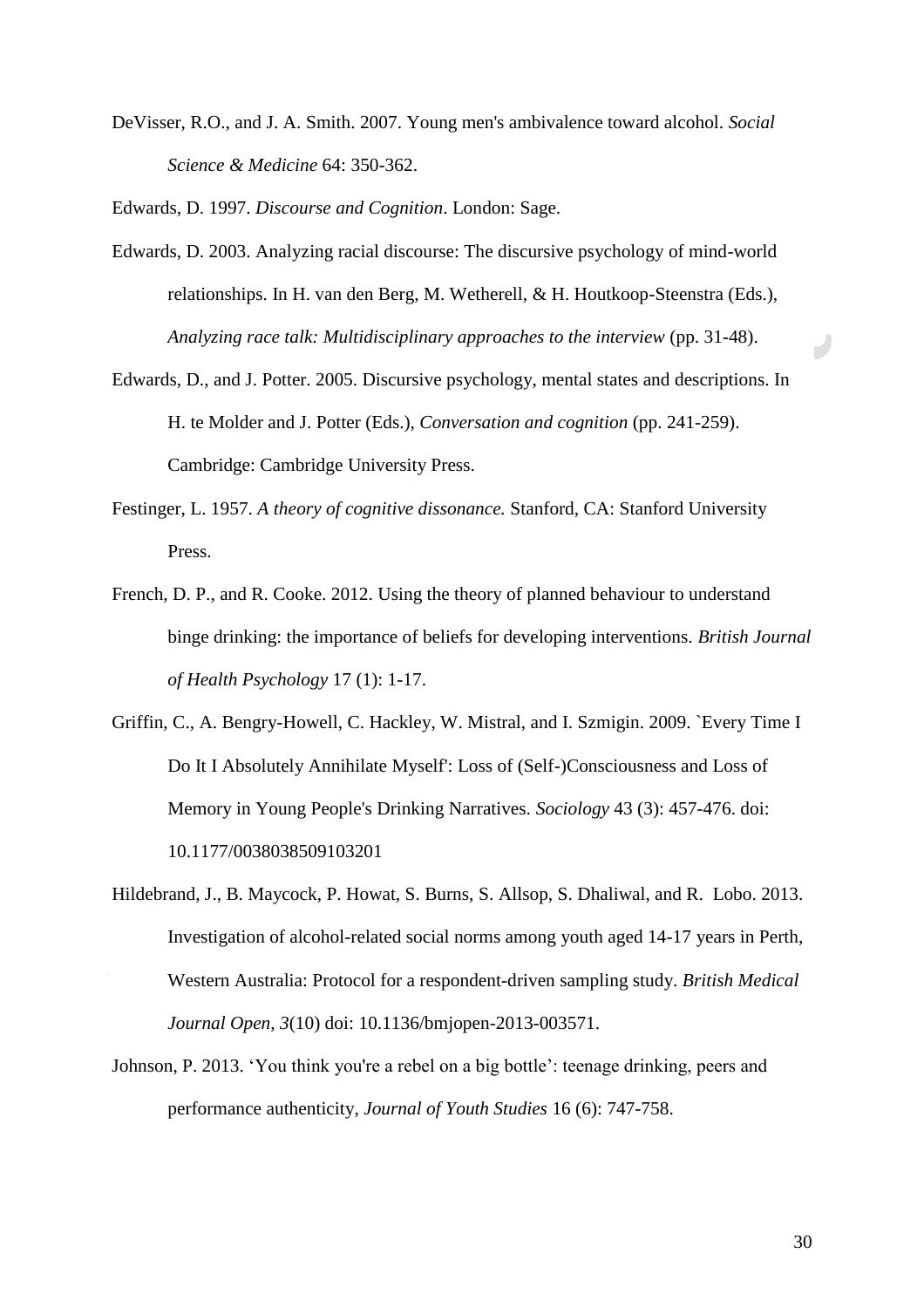- <span id="page-30-4"></span>Krueger, R. A., and M. A. Casey. 2009. *Focus group: A practical guide for applied research* (Fourth ed.). Thousand Oaks, CA: SAGE Publications Inc.
- <span id="page-30-3"></span>Kypri, K., M. J. Paschall, J. Langley, J. Baxter, M. Cashell-Smith, and B. Bourdeau. 2009. Drinking and Alcohol-Related Harm Among New Zealand University Students: Findings From a National Web-Based Survey. *Alcoholism: Clinical and Experimental Research* 33 (2): 307-314.  $\overline{\mathcal{P}}$
- <span id="page-30-5"></span>Lindsay, J. 2006. A big night out in Melbourne: drinking as an enactment of class and gender. *Contemporary Drug Problems*, *33*(1): 29-61.
- Lindsay, J. 2009. 'Young Australians and the staging of intoxication and selfcontrol' *Journal of Youth Studies* 12 (4): 371-384.
- Lindsay, J. 2012. The gendered trouble with alcohol: Young people managing alcohol related violence. *International Journal of Drug Policy* 23 (3): 236-241.
- <span id="page-30-0"></span>McKinlay, A., & McVittie, C. (2008). *Social psychology and discourse*. Oxford: Wiley-Blackwell
- McKinlay, A., and C. McVittie. 2011. *Identities in Context: Individuals and discourse in action*. Oxford: Wiley-Blackwell.
- Measham, F. 2002. 'Doing gender'--'doing drugs': conceptualizing the gendering of drugs cultures. *Contemporary Drug Problems* 29 (2): 335.
- <span id="page-30-1"></span>Measham, F. 2004. The decline of ecstasy, the rise of 'binge' drinking and the persistence of pleasure. *Probation Journal* 51 (4): 309-326. doi: 10.1177/0264550504048220
- <span id="page-30-2"></span>Measham, F., and K. Brain. 2005. 'Binge' drinking, British alcohol policy and the new culture of intoxication. *Crime, Media, Culture* 1 (3): 262-283. doi: 10.1177/1741659005057641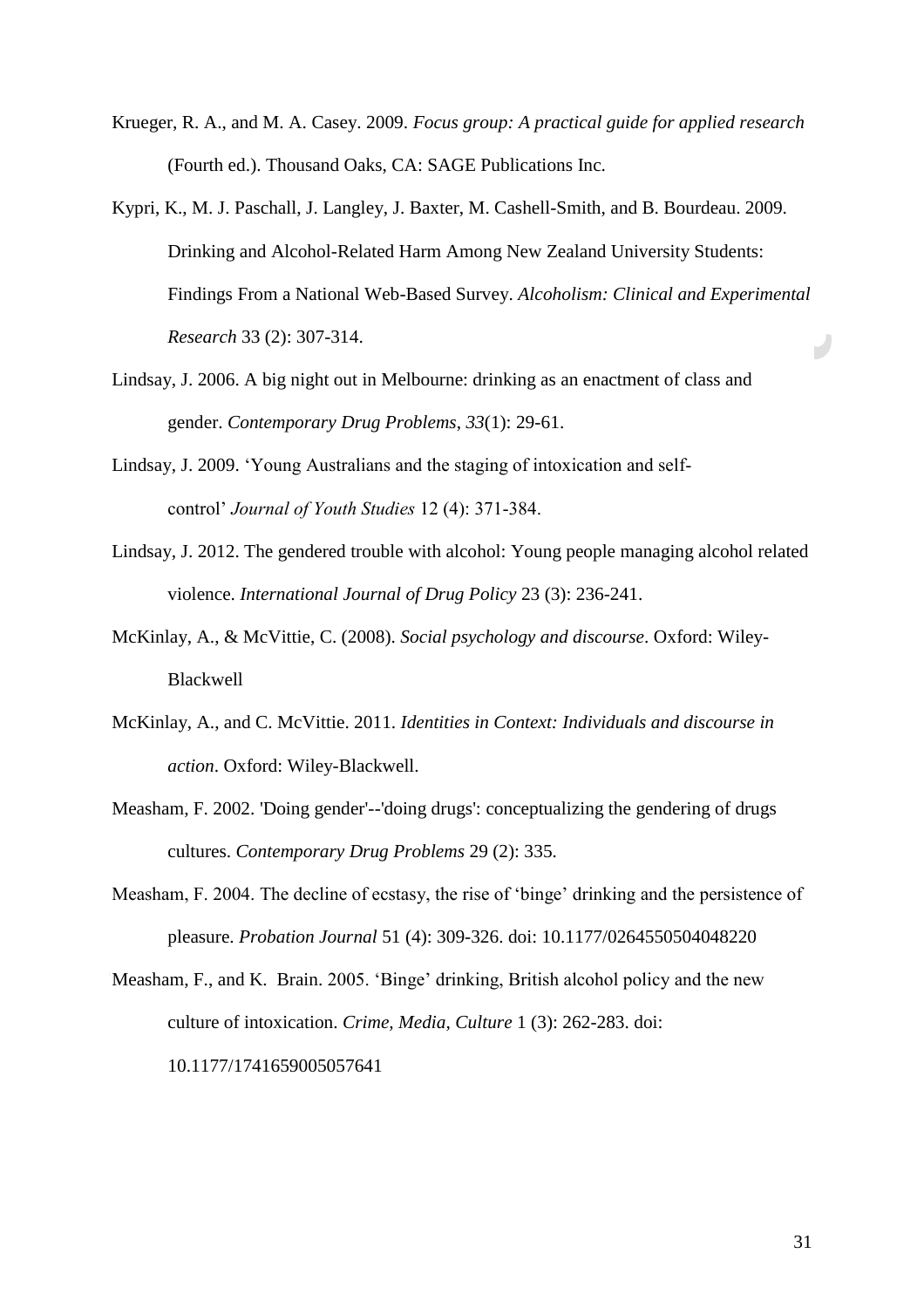- Nairn, K., J. Higgins, B. Thompson, M. Anderson, and N. Fu. 2006. 'It's just like the teenage stereotype, you go out and drink and stuff': Hearing from young people who don't drink, *Journal of Youth Studies* 9 (3): 287-304.
- National Health and Medical Research Centre. (2009). Australian Guidelines to Reduce Health Risks from Drinking Alcohol. Retrieved 14 October, 2013, from [http://www.nhmrc.gov.au/\\_files\\_nhmrc/publications/attachments/ds10-alcohol.pdf](http://www.nhmrc.gov.au/_files_nhmrc/publications/attachments/ds10-alcohol.pdf)
- <span id="page-31-0"></span>Osborn, C. J., D. L. Thombs, and R. S. Olds. 2007. Reconceptualizing research on undergraduate alcohol use: The need for student engagement. *Evaluation & the Health Professions* 30 (2): 118-137. doi: 10.1177/0163278707300629
- <span id="page-31-1"></span>Patton, M.Q. 2002. Qualitative research and evaluation methods. 3<sup>rd</sup> Edition, Thousand Oaks, CA, Sage Publications.
- Perkins, H.W. 2002. Social norms and the prevention of alcohol misuse in collegiate contexts. *Journal of Studies on Alcohol and Drugs*, Supplement no. 14: 164-172.
- Pope, C., S. Ziebland, and N. Mays. 2000. Qualitative research in health care. Analysing qualitative data. *British Medical Journal* 320 (7227): 114-6.
- Potter, J. 1996. *Representing Reality: Discourse, rhetoric and social construction*. London: Sage.
- Potter, J., and M. Wetherell. 1987. *Discourse and social psychology: Beyond attitudes and bahaviour*. London: SAGE Publications Inc.

Puchta, C., and J. Potter. 2004. *Focus group practice*. London: Sage.

<span id="page-31-2"></span>Sacks, H. 1992. *Lectures on conversation* (G. Jefferson Ed. 1 & 2 ed.). Oxford: Blackwell.

Smith, L. A. 2015. 'Oh they drink here harder I think': Young people and alcohol consumption at three New Zealand secondary school formals. *Journal of Youth Studies* 18 (1): 118-132.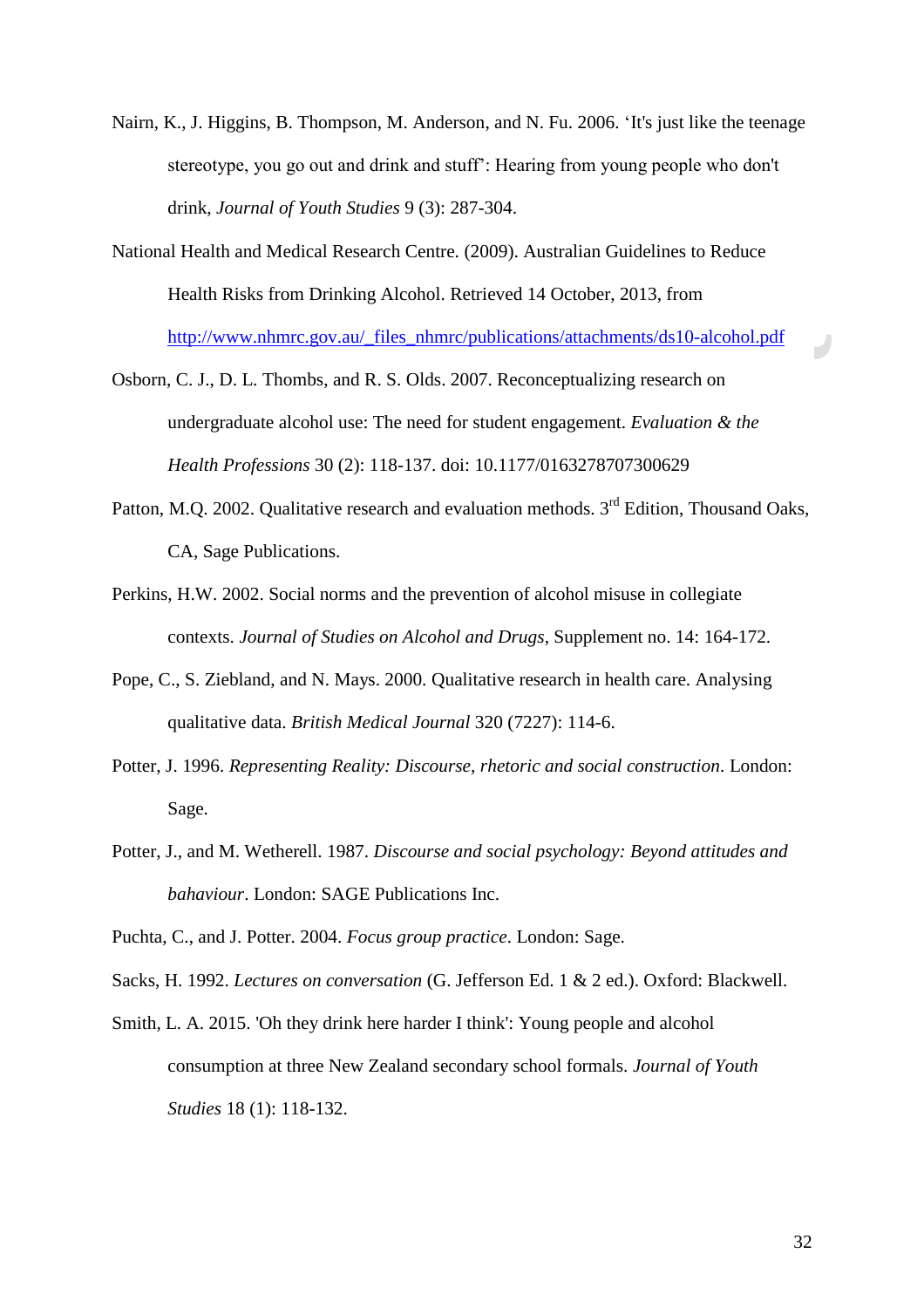- Stokoe, E. 2010. 'I'm not gonna hit a lady': Conversation analysis, membership categorization and men's denials of violence towards women. *Discourse & Society, 21*, 59-82.
- Stokoe, E., and D. Edwards. 2007. 'Black this, black that': Racial insults and reported speech in neighbour complaints and policy interrogations. *Discourse & Society, 18,* 337-372.
- <span id="page-32-0"></span>Szmigin, I., C. Griffin, W. Mistral, A. Bengry-Howell, L. Weale, and C. Hackley. 2008. Reframing 'binge drinking' as calculated hedonism: Empirical evidence from the UK. *The International Journal of Drug Policy*, 19(5), 359-366.
- Szmigin, I., A. Bengry-Howell, C. Griffin, C. Hackley and W. Mistral. 2011. Social marketing, individual responsibility and the "culture of intoxication". *European Journal of Marketing, 45*(5), 759-779. doi:

10.1108/03090561111120028#sthash.ZYaRzqpZ.dpuf

- <span id="page-32-1"></span>Talmy, L. 2011. Cognitive Semantics: An Overview. In C Maienbom, K von Heusinger and P Portner (eds.), *Semnatics: An International Handbook of Natural Language Meaning.* Volume 1, 622-642. Berlin and New York: Mouton de Gruyter.
- Treynor, W. 2009. Towards a general theory of social psychology: Understanding human cruelty, human misery, and, perhaps, a remedy (A theory of socialization). Redondo Beach, CA: Euphoria Press.
- Tutenges, S., and M. H. Rod. 2009. 'We got incredibly drunk … it was damned fun': drinking stories among Danish youth, *Journal of Youth Studies, 12*, 355-370.
- Wicki, M., E. Kuntsche and G. Gmel. 2010. Drinking at European universities? A review of students' alcohol use. *Addictive Behaviors, 35*(11), 913-924. doi: <http://dx.doi.org/10.1016/j.addbeh.2010.06.015>